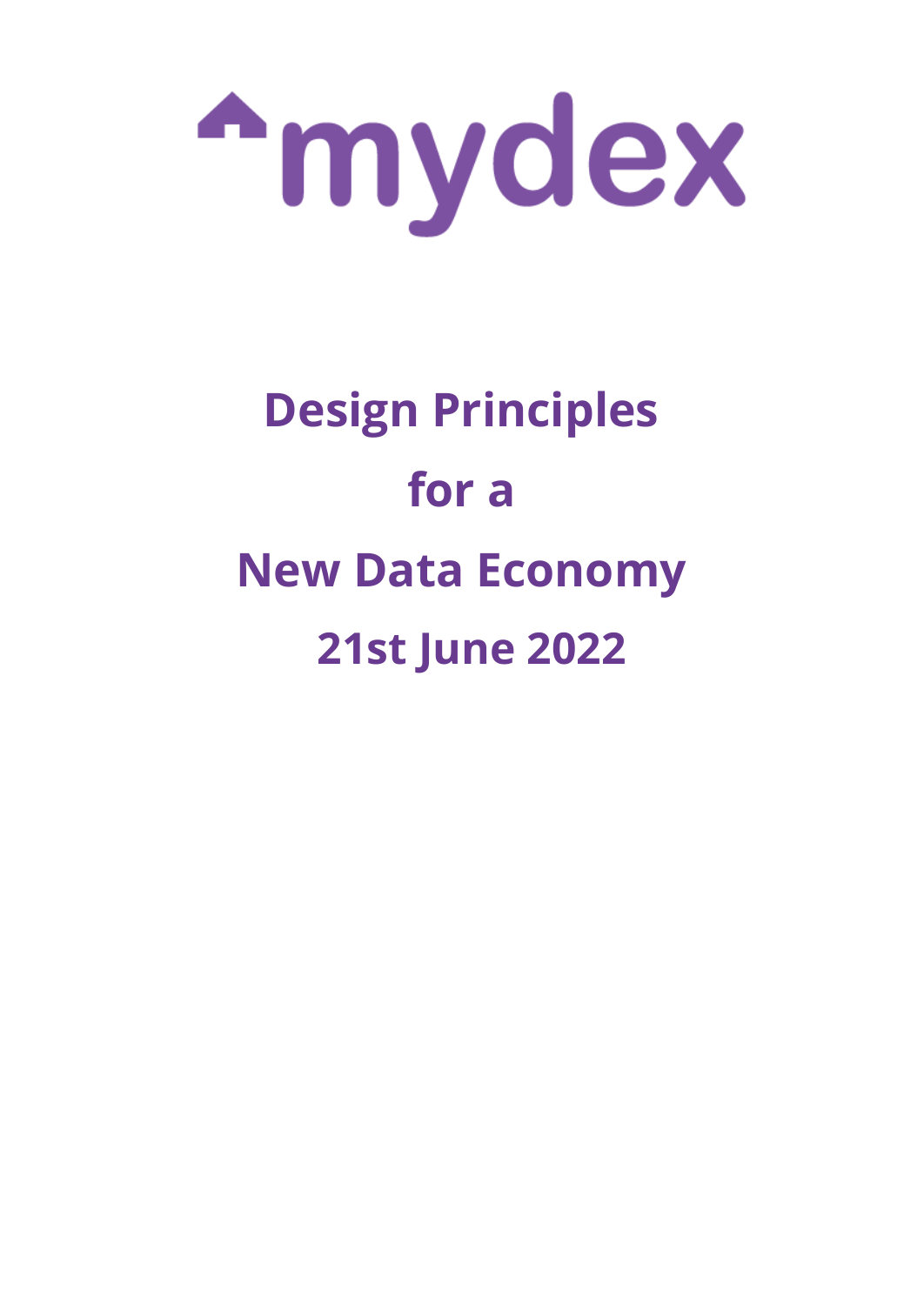

### **Index**

| <b>Introduction and Summary</b>                            | 3  |
|------------------------------------------------------------|----|
| The key design principles explained<br>10                  |    |
| Why we need a new system design                            | 10 |
| From 'OUOU' to 'MUMU'                                      | 12 |
| A new data logistics infrastructure                        | 13 |
| <b>Benefits</b>                                            | 14 |
| Great in theory                                            | 16 |
| <b>System architecture</b>                                 | 16 |
| Organisation or person-centric?                            | 16 |
| Individuals as the point of integration of data about them | 18 |
| Citizen independence                                       | 19 |
| Layered, not siloed                                        | 19 |
| Separation of data storage from use                        | 20 |
| <b>Enabling infrastructure</b>                             | 21 |
| Decentralised and distributed                              | 21 |
| Genuine citizen empowerment                                | 21 |
| Zero knowledge processes                                   | 22 |
| Technology agnostic, cloud-based                           | 22 |
| Necessary functionalities and divisions of labour          | 23 |
| <b>Governance</b>                                          | 23 |
| Trustworthiness must be institutionalised                  | 23 |
| Neither market nor state                                   | 24 |
| Neutral, enabling operations                               | 24 |
| Legal basis                                                | 25 |

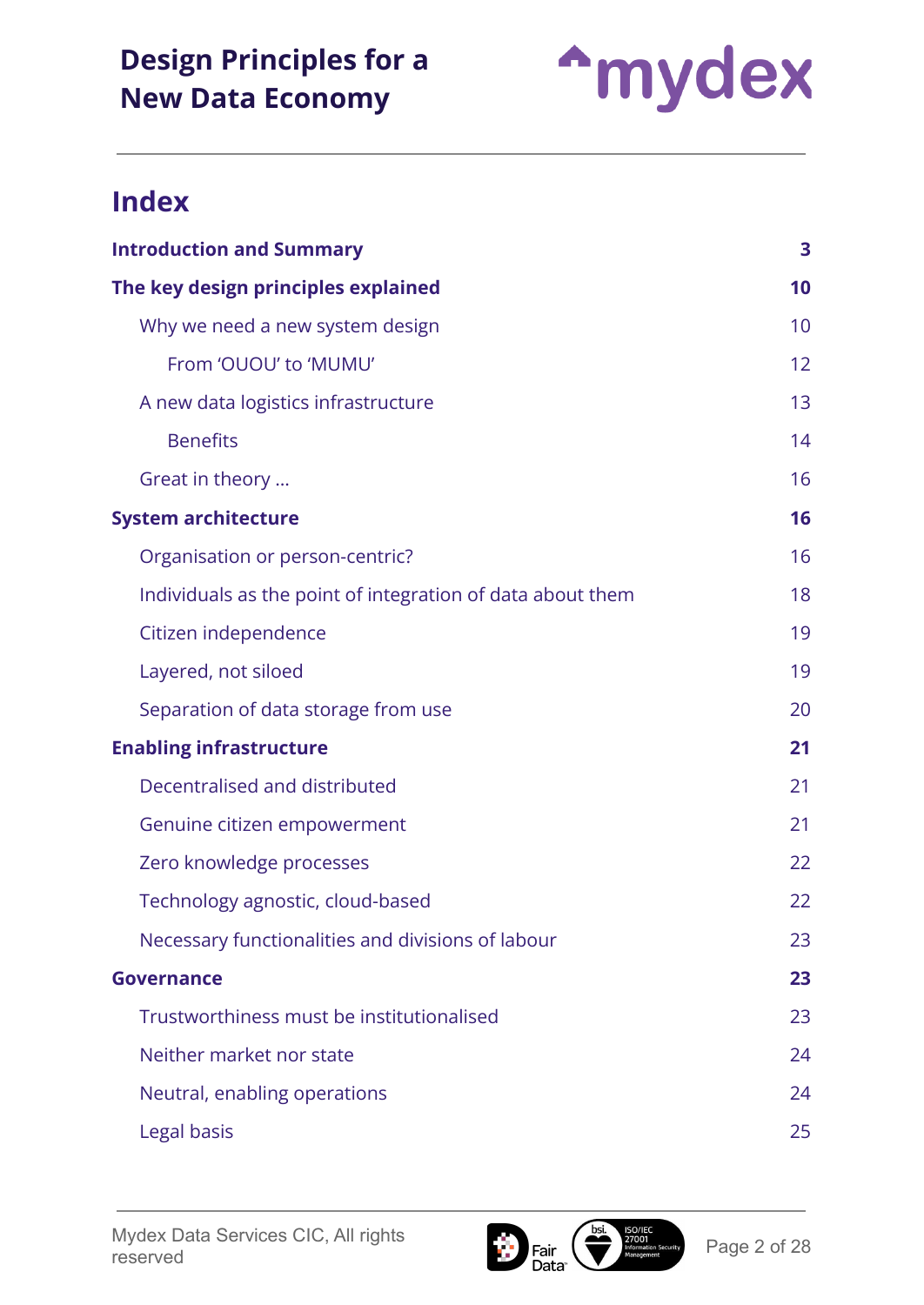

| <b>Conclusion and Questions Arising</b>       |     |
|-----------------------------------------------|-----|
| <b>Built to Last</b>                          | 27  |
| Mission-aligned incentives                    | 26  |
| Cost out focus                                | 26  |
| Self-sufficient but not profit-oriented       | 26  |
| Economic logic and supporting business models | 25. |
|                                               |     |

### <span id="page-2-0"></span>**Introduction and Summary**

This White Paper, based on a talk given by Mydex CIC in Korea, outlines the key design principles that are needed if our society and economy is to unleash the full benefits of personal data via a fit-for-purpose data economy.

Access to personal data is essential for individuals to manage their lives better. It's also essential for the delivery of all services dealing with individuals. It has social and economic impact across every aspect of individuals' lives and every consumer/citizen-serving industry in the public, private and third sectors.

Our society's current approach to the collection and use of personal data is dysfunctional. Citizens have little or no control over their own data and are not benefiting as they should from it. Service providers often lack access to the data they need and face high costs in accessing and using it. The system as a whole experiences high costs along with low levels of trust and restricted innovation.

Aside from the usual operations of power and politics, these problems are caused by the structure and architecture of today's data infrastructure: its siloed, organisation-centric nature. To address these problems and liberate personal data's potential we need a different data infrastructure that:

- enables citizens to participate directly in the workings of this economy for their own benefit,
- enables *bona fide* service providers to access and use the data they need at lower cost,
- builds the data assets needed to enable further data-driven innovation.

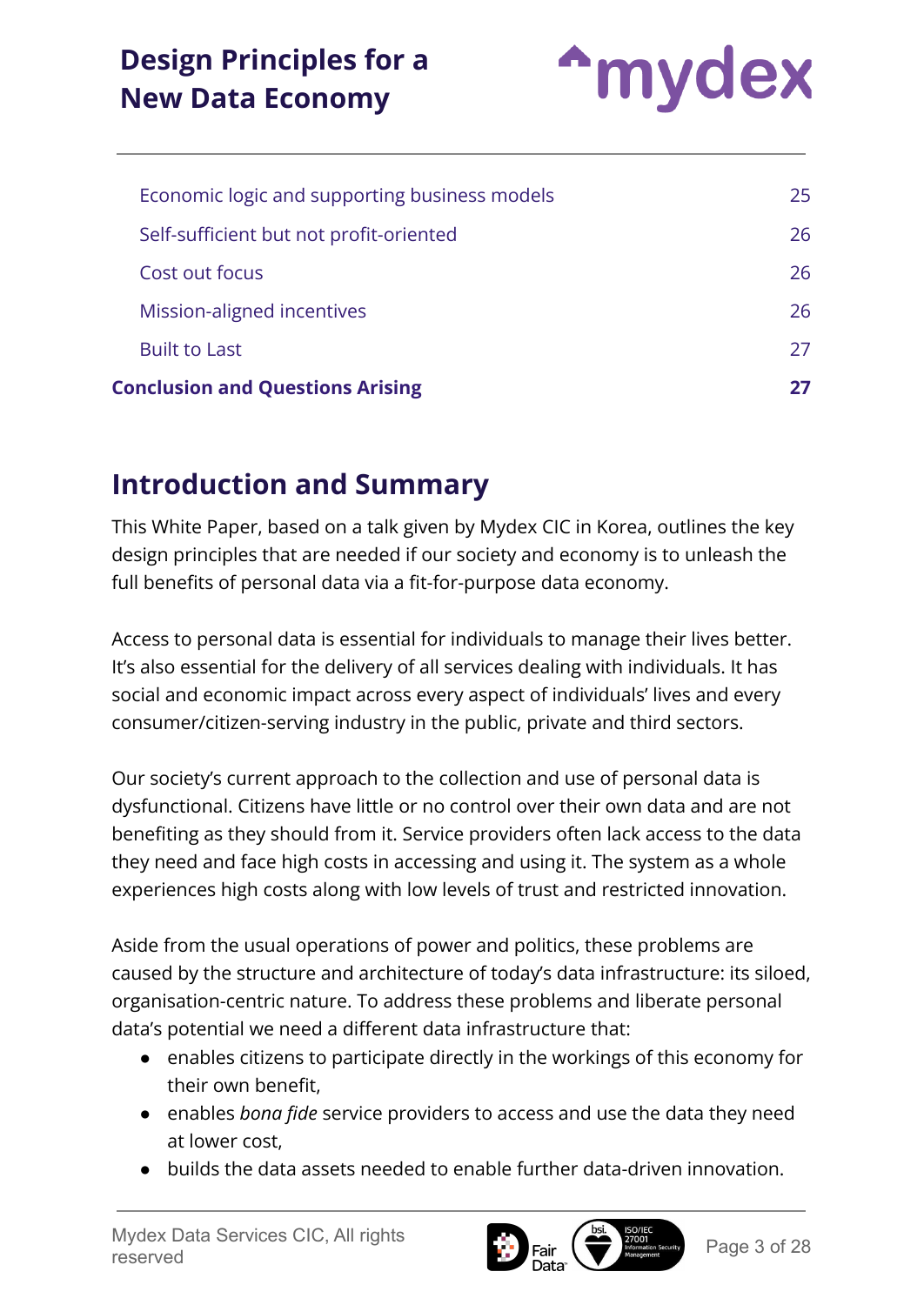**A**mydex

There is one way to do this: provide every citizen with their own personal data store which enables them to collect, store and use their own data for their own purposes, independently of the organisations that may have collected data about them. These personal data stores should act as safe, efficient citizencontrolled hubs for the sharing of their data.

To work efficiently and effectively this new layer of personal data infrastructure needs to operate to design principles that ensure its fitness for purpose. Figure 1 provides an overview of these design principles, the nature of the infrastructure that achieves this, the institutional framework for this infrastructure, and its underlying economic and business logic.

### **Design Principles for the Data Economy**

|                                           | Today's system — A better way forward                                                                                                                        |                                                                                                                                                                        |
|-------------------------------------------|--------------------------------------------------------------------------------------------------------------------------------------------------------------|------------------------------------------------------------------------------------------------------------------------------------------------------------------------|
| Architecture •<br>٠<br>۰<br>۰             | Organisation-centric<br>Individual's data dispersed<br>Citizens excluded and dependent<br>Organised around data silos<br>Integration of data storage and use | Person-centric<br>Individual the point of integration<br>Citizens included and independent<br>Organised around functional layers<br>Separation of data storage and use |
| Infrastructure<br>٠<br>۰<br>٠<br>٠        | Multiple security risks<br>Centralised<br>Restricted citizen control<br>Privacy threatening<br>Organisation-based                                            | Data security designed in<br>Decentralised<br>Genuine citizen control<br>Zero knowledge processes<br>Technology agnostic, cloud-based                                  |
| Governance<br>۰<br>۰                      | Organisation-centric<br>Either market or state<br>Seeking competitive advantage                                                                              | Trustworthiness institutionalised<br>Neither market nor state<br>Neutral                                                                                               |
| Economic logic •<br><b>Business model</b> | Profit focused<br>Margin focused<br>Conflicting incentives<br>Short term focus                                                                               | Self-sufficient<br>'Cost out' focus<br>Mission aligned incentives<br>Built to last (not for sale)                                                                      |

*Figure 1: Overview of the key design principles needed for a safe, secure, efficient data infrastructure that unleashes the full potential benefits of personal data*

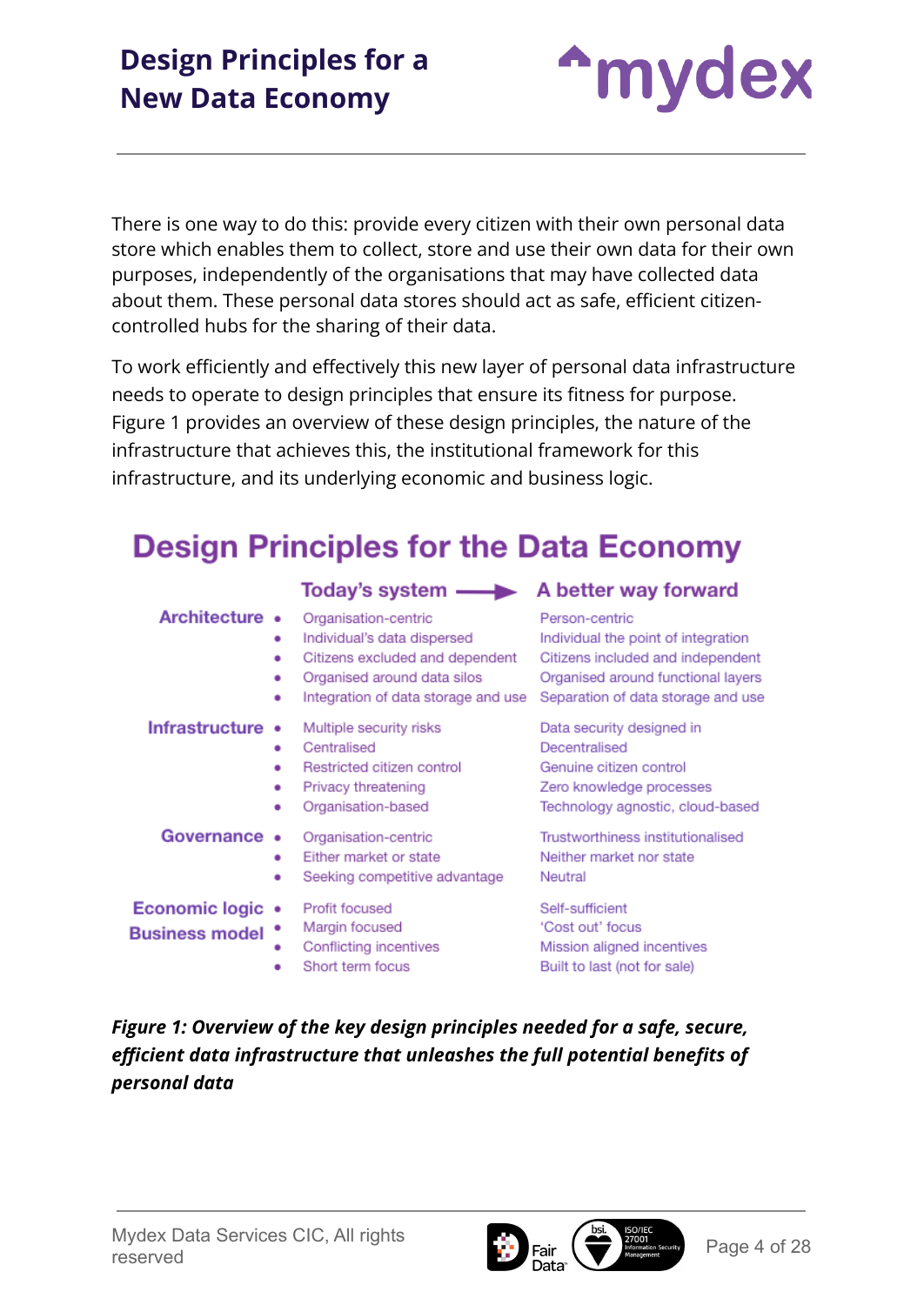

One critical point needs emphasising. Design principles like these do not represent a pick-and-choose menu. They are interrelated, intertwined and enmeshed. They- create an integrated system that only works as a whole. If one of these design principles is missing or dysfunctional the health of the entire system may be compromised.

The following four tables, relating to system architecture, the infrastructure itself, its governance and economic/business models, summarise the salient points behind the design principles outlined in Figure 1. The White Paper itself expands on these themes.

| Design principles for the new data economy                         |                                                                                                                                                                                                                                                                                                                              |  |
|--------------------------------------------------------------------|------------------------------------------------------------------------------------------------------------------------------------------------------------------------------------------------------------------------------------------------------------------------------------------------------------------------------|--|
| <b>Architecture</b>                                                |                                                                                                                                                                                                                                                                                                                              |  |
| Person-centric                                                     | Today's system is organisation-centric, with organisations<br>collecting and using data about individuals for their<br>purposes. Individuals need to be able to collect and use<br>their own data for their own purposes.                                                                                                    |  |
| Individuals as the<br>point of<br>integration of<br>their own data | Today's system disperses individuals' data across many<br>different organisational data silos. Individuals need to be<br>able to aggregate any and all data about themselves in<br>their own personal data stores under their control.                                                                                       |  |
| Citizen<br>independence                                            | Individuals should be able to collect, store, manage and<br>control their own data independently of the organisations<br>that originally collected or minted this data.                                                                                                                                                      |  |
| Layered, not<br>siloed                                             | Today's system is organised around multiple separate<br>isolated data silos, each acting like moated data castles.<br>For data to be shared we need a new 'data exchange' layer<br>that enables data to be shared with and between<br>individuals and organisations. Personal data stores can act<br>as this exchange layer. |  |
| Increasing<br>separation of<br>data storage<br>from use            | In today's system, data storage is integrated with data use,<br>with each organisation collecting and storing the data it<br>needs to use. If the same data is to be used many times for<br>many different purposes, data storage and use need to be<br>separated out. Personal data stores enable this to happen.           |  |

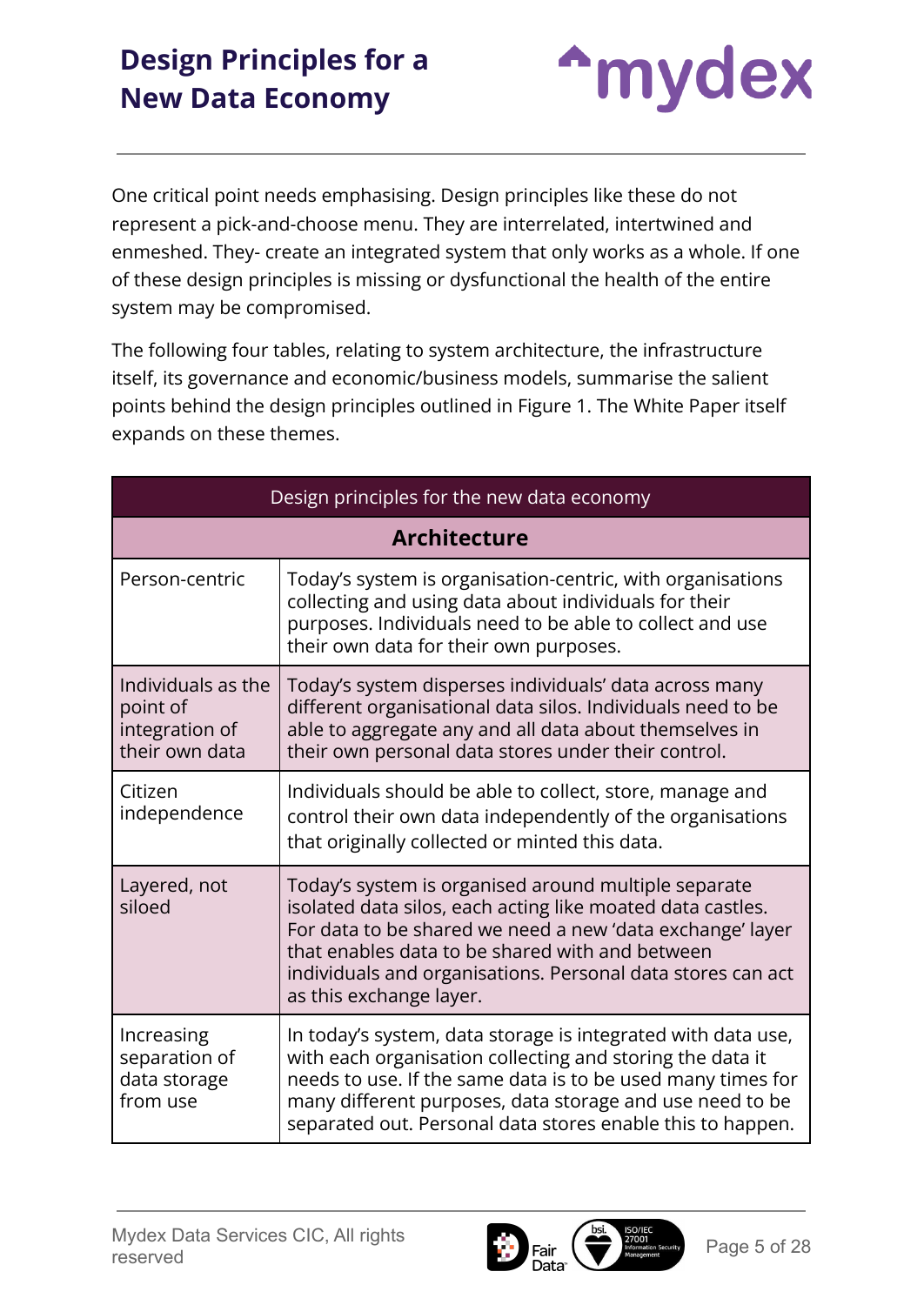

#### *Table 1: Architecture of the new personal data ecosystem*

Today's data economy is organised exclusively around organisations, disperses citizens' data across many different organisations, excludes citizens from its workings (with organisations collecting and using data *about* them), operates via separate data silos that act like moated castles of data control, and integrate the collection and use of data behind these castle walls.

The new data economy will enable citizens to collect and use their own data (as well as organisations), make individuals the point at which data about themselves is integrated, and place this new data asset directly under the citizen's control. It will connect today's data silos via a new 'exchange layer' of personal data stores that enable citizen-controlled data sharing and increasingly separates the storage of data from use.

| Design principles for the new data economy |                                                                                                                                                                                                                                                                                                             |  |
|--------------------------------------------|-------------------------------------------------------------------------------------------------------------------------------------------------------------------------------------------------------------------------------------------------------------------------------------------------------------|--|
| <b>Infrastructure</b>                      |                                                                                                                                                                                                                                                                                                             |  |
| Secure                                     | All data should be encrypted in motion and at rest.                                                                                                                                                                                                                                                         |  |
| Decentralised                              | Today's system centralises personal data into<br>organisations' data silos that concentrate data power and<br>attract hackers. With each individual able to store and use<br>their own data using their personal data store, power and<br>reward is distributed while hackers' incentives are reduced.      |  |
| Citizens<br>genuinely<br>empowered         | Under today's system, 'control' is restricted to giving or<br>withholding organisations' permission to collect and use<br>the individual's data. Personal data stores enable<br>individuals to use their data for their own purposes: a<br>different level of control.                                      |  |
| Zero knowledge<br>processes                | Personal data store operators should not be able to see<br>into individuals' personal data stores, which should be<br>separately encrypted. Individuals should hold their own<br>private key to their PDS, which the PDS operator does not<br>have access to.                                               |  |
| Technology<br>agnostic, cloud<br>based     | Personal data infrastructure should not be tied to any<br>particular technology, using any and all technologies that<br>are fit for purpose. Nor should it be device-based, because<br>the data needs to be retained when the device is replaced,<br>lost or stolen. That means it needs to be cloud based. |  |

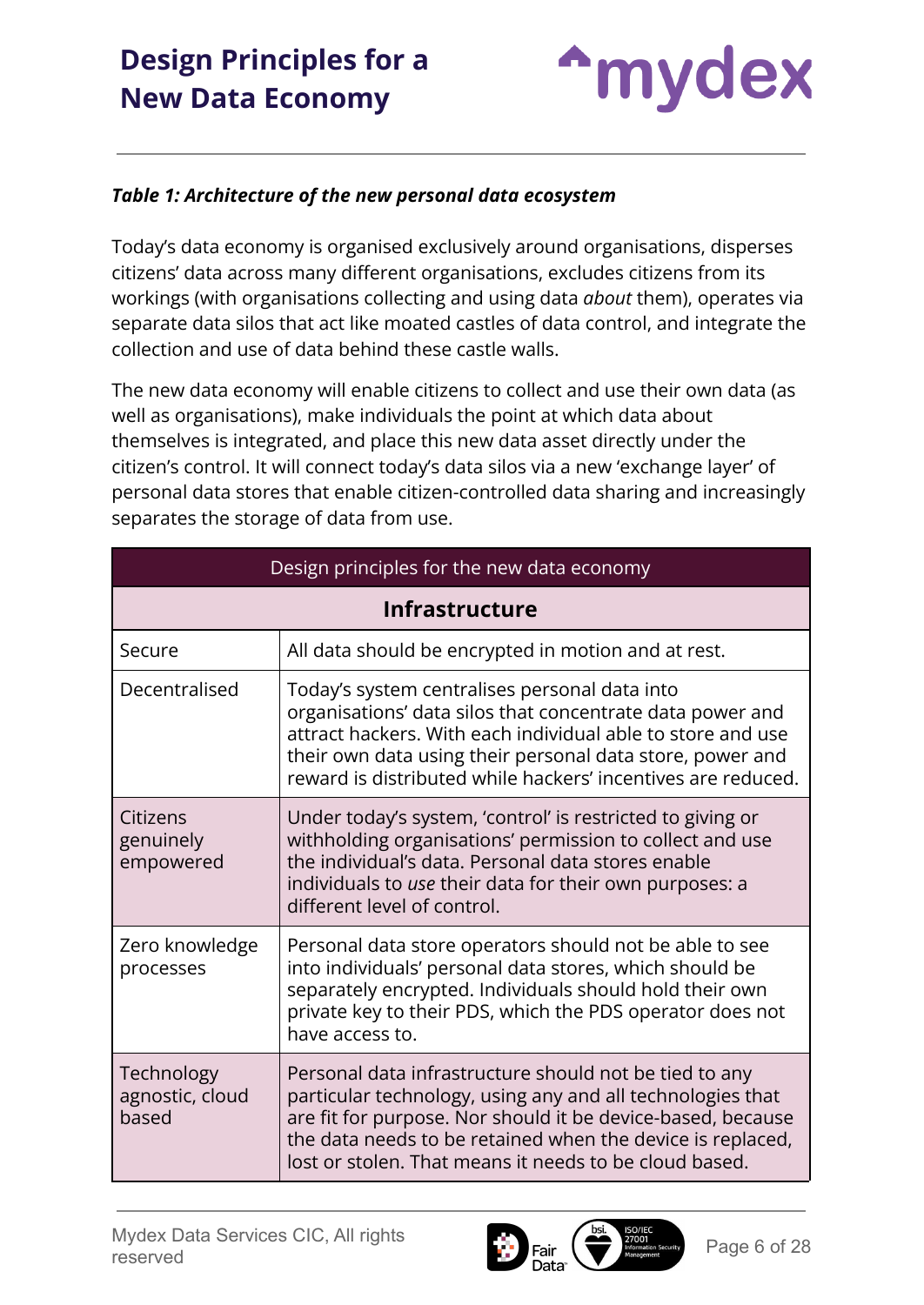

| Design principles for the new data economy |                                                                                                                                                                                                                                                                                                                                       |  |
|--------------------------------------------|---------------------------------------------------------------------------------------------------------------------------------------------------------------------------------------------------------------------------------------------------------------------------------------------------------------------------------------|--|
| Infrastructure                             |                                                                                                                                                                                                                                                                                                                                       |  |
| Enabling                                   | The job of the new personal data infrastructure is to make<br>new and improved services possible, not to deliver these<br>services (which is the job of domain experts). But to be<br>truly enabling, the infrastructure has to address key issues<br>such as security and interoperability, resulting in new<br>decisions of labour. |  |

#### *Table 2: Infrastructure of the new personal data ecosystem*

Today's organisation-centric approach to personal data use creates multiple separate data silos where data is concentrated in a small number of centralised databases. Citizens' control over their data is restricted to (often only formal) rights to consent to data collection and use. By the very way it operates it is privacy invading: organisations get to know a lot about the individuals they hold data on.

The new infrastructure is distributed, with multiple nodes (personal data stores) where individuals can exert real, direct control over their data. Because each personal data store is individually encrypted, with only the individual holding the key, it operates on a zero knowledge (rather than privacy invading) basis. It has a technology agnostic, cloud- based approach where PDS providers ensure key functions such as interoperability.

| Design principles for the new data economy |                                                                                                                                                                                                                                                                                                                           |  |  |
|--------------------------------------------|---------------------------------------------------------------------------------------------------------------------------------------------------------------------------------------------------------------------------------------------------------------------------------------------------------------------------|--|--|
|                                            | Governance                                                                                                                                                                                                                                                                                                                |  |  |
| Institutionalised<br>trustworthiness       | Trustworthiness cannot be reduced to an organisation's<br>policy, which may be changed at any time (say, with a new<br>owner). It needs to be institutionalised: built into legally<br>enforceable rules, regulations, audit, accountability. That is<br>why Mydex is a Community Interest Company                        |  |  |
| Neither market<br>nor state                | The new infrastructure cannot be state controlled, because<br>that risks it becoming a political play thing. Nor should it be<br>controlled by people seeking to maximise shareholder value,<br>because that will distort its priorities. As enabling<br>infrastructure it needs to be designed, and run, to benefit all. |  |  |

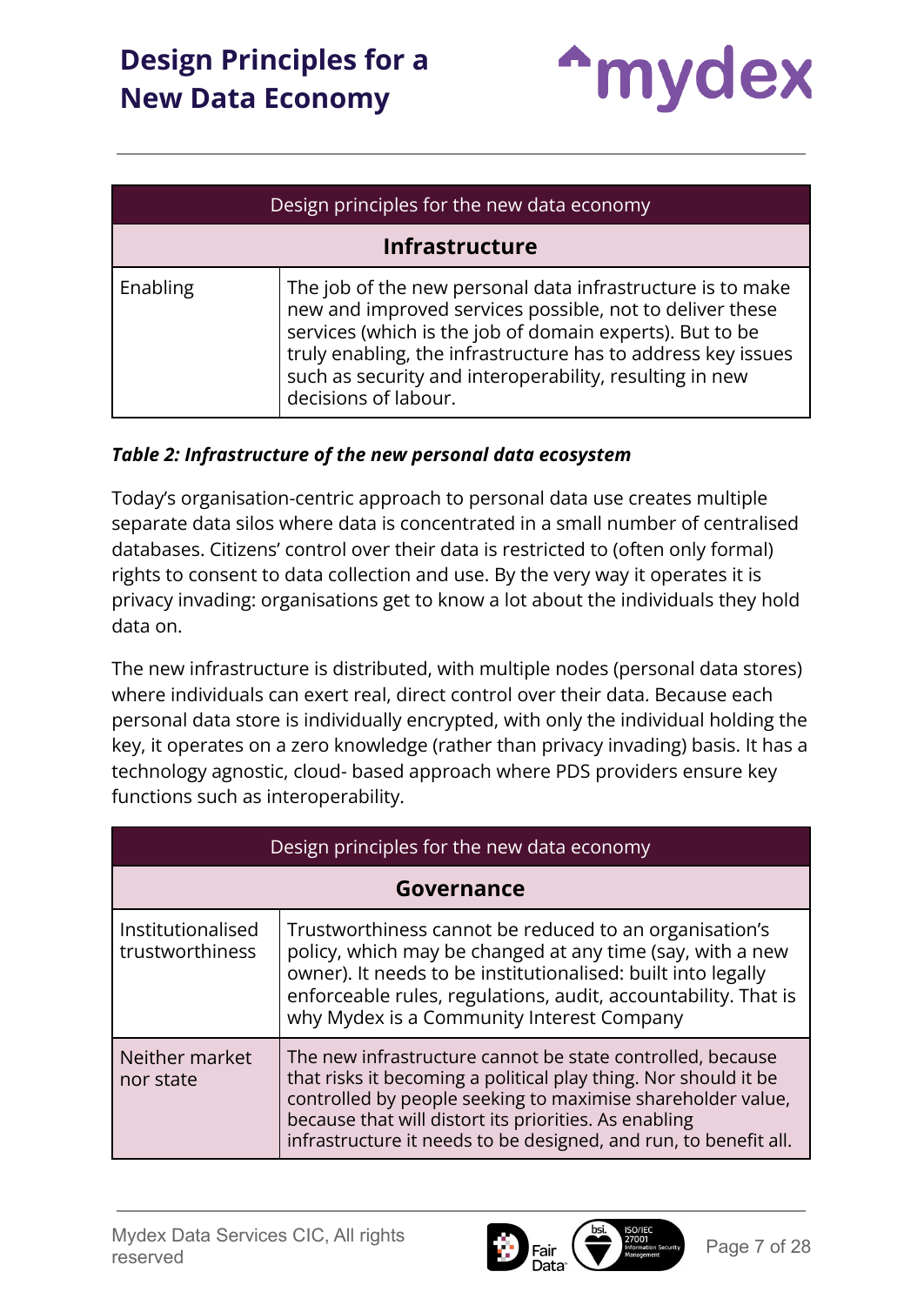

| Design principles for the new data economy |                                                                                                                                                                                                                                                                                                                                                                                                                                                      |  |
|--------------------------------------------|------------------------------------------------------------------------------------------------------------------------------------------------------------------------------------------------------------------------------------------------------------------------------------------------------------------------------------------------------------------------------------------------------------------------------------------------------|--|
|                                            | Governance                                                                                                                                                                                                                                                                                                                                                                                                                                           |  |
| Neutral                                    | The infrastructure and institution should work - and be<br>seen to work - so that it never favours one group, or<br>organisation over another. It needs to publish a consistent<br>set of rules that everyone has to follow and which are<br>enforced by the infrastructure platforms as it runs.                                                                                                                                                    |  |
| Legal basis                                | Current EU and UK data protection regulations make<br>provision for data portability (e.g. Article 20 of GDPR and<br>the UK Data Protection Act). This means citizens have the<br>right to require service providers to provide them with<br>electronic copies of data they hold about them. While<br>some of these provisions may need further clarification,<br>the legal basis for this approach to data sharing has<br>already been established. |  |

#### *Table 3: Infrastructure governance in the new personal data ecosystem*

The critical governance challenge is that trustworthiness cannot be reduced to an organisation's policy or promise: a policy that may change at any time or a promise that may be broken at any time. Commitments to ensure data security, privacy etc need to be permanent and legally enforceable, embedded in the constitutions of the institutions providing the data infrastructure. (This relates to the 'built to last' principle - see below).

In today's data ecosystem, many organisations seek to gather and use personal data for the purposes of competitive advantage. To achieve this, they restrict who has access to the data.. For infrastructure designed to empower and include citizens and to enable data sharing of wider, improved data use, while competition between different service providers can be as intense as ever, the data infrastructure needs to be neutral: it must be designed to enable *all* legitimate users, without favour.

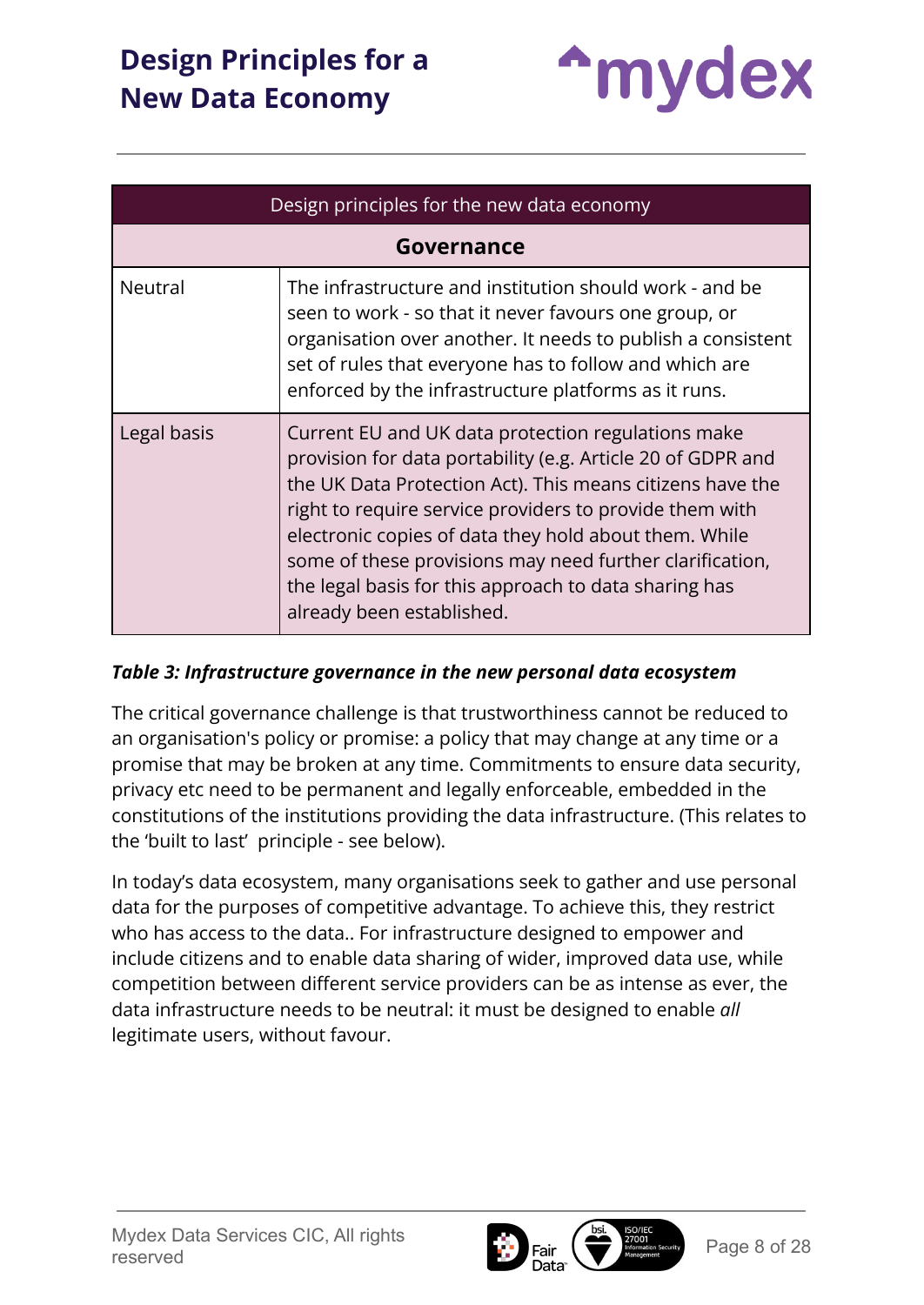

|                                              | Design principles for the new data economy                                                                                                                                                                                                                                                                                                                                                          |  |
|----------------------------------------------|-----------------------------------------------------------------------------------------------------------------------------------------------------------------------------------------------------------------------------------------------------------------------------------------------------------------------------------------------------------------------------------------------------|--|
|                                              | <b>Economic logic and business models</b>                                                                                                                                                                                                                                                                                                                                                           |  |
| Self-sufficient<br>but not profit<br>seeking | PDS infrastructure providers need to be financially<br>self-sufficient - not dependent on others for their income,<br>so that control over the purse strings does not turn into<br>control over purposes. They should not be profit<br>maximising either. As with all infrastructure the ideal cost<br>of accessing it should be as close to zero as possible, not<br>the highest margins possible. |  |
| 'Cost out' focus                             | Today's business models focus on organisations<br>monetising data either directly by renting or selling it or<br>indirectly via enhanced service provision. The new data<br>infrastructure focuses on helping both citizens and service<br>providers reduce the friction, effort, risk and cost involved<br>in accessing and using data.                                                            |  |
| Mission-aligned<br>incentives                | PDS infrastructure providers should design their funding<br>and business models so that they are incentivised to<br>sustain and further their purposes - not undermine or<br>game them. For example, they shouldn't have any financial<br>incentives to encourage citizens to sell or share their data<br>unnecessarily.                                                                            |  |
| <b>Built to last</b>                         | PDS infrastructure providers should be designed to serve<br>individuals over their complete lifetimes and should have<br>legal guarantees of continuity of purpose built into their<br>constitutions. Business models focused on achieving an<br>'exit' where the organisation's ownership - and purpose -<br>may change at any time are incompatible with this.                                    |  |

*Table 4: Economic and business models underlying the new personal data ecosystem*

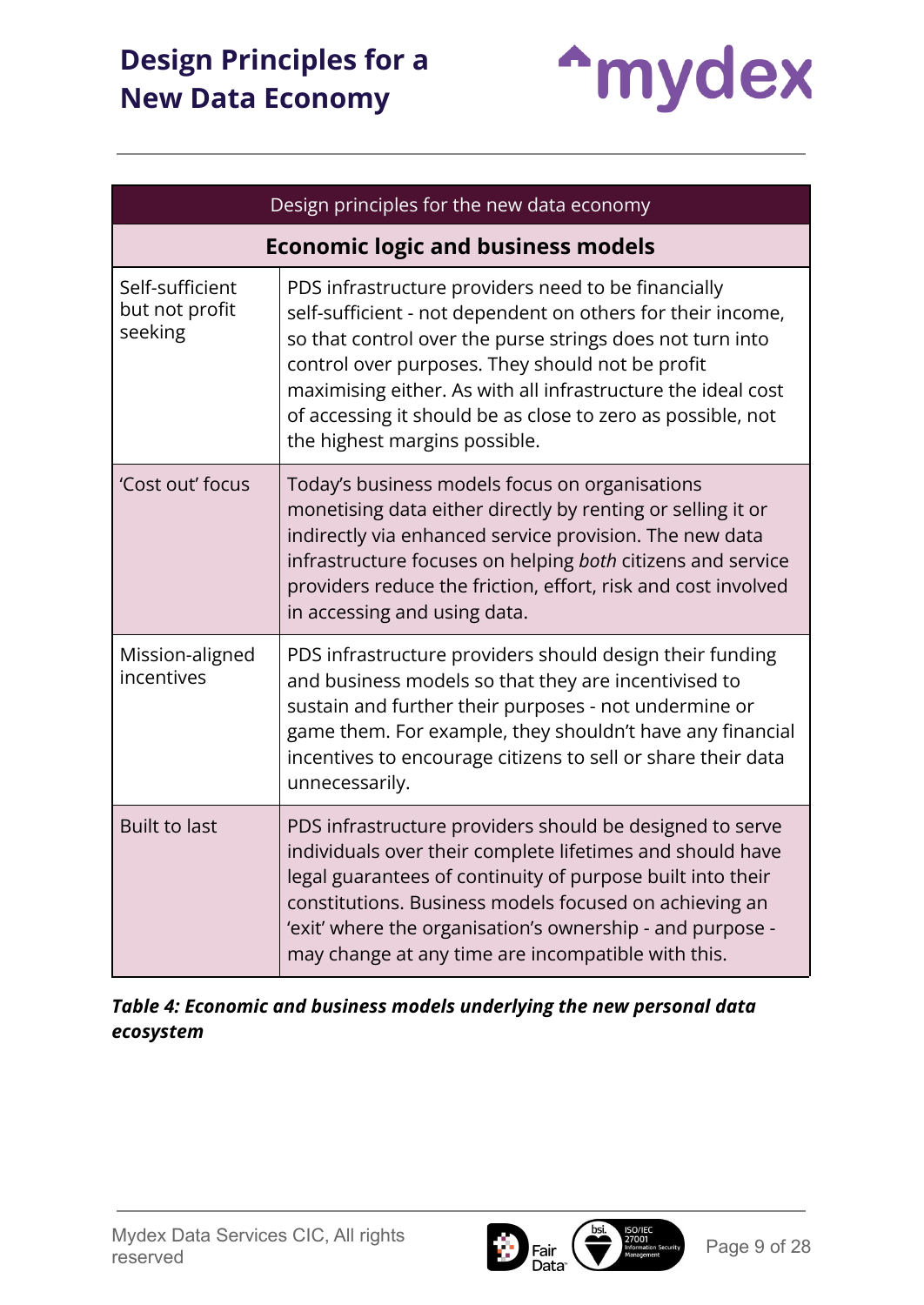

To sustain themselves in a way that maintains and fulfils their function, personal data store providers need to be able to cover their costs. This ensures their independence from external parties who may wish to use control over the purse strings to exercise control over purposes. Because the purpose of this infrastructure is to enable others' actions rather than to make and sell a specific 'product', its prime economic logic and benefit is 'cost out' rather than 'added margin'. All its financial and economic incentives need to be designed to ensure this sustainability, neutrality and mission alignment.

A key part of this is continuity and longevity: a personal data store is for life, so the institutions providing personal data stores should be designed for decades (centuries, even). Whatever particular corporate form they take, legal safeguards relating to continuity and longevity of purpose need to be built into how they operate.

### <span id="page-9-0"></span>**The key design principles explained**

*The following commentary, based on a talk given by Mydex in Korean in May 2022, explains the logic and reasoning behind the design principles outlined above.*

#### <span id="page-9-1"></span>**Why we need a new system design**

Today, we have an organisation-centric, One User, One Use or 'OUOU' personal data system. Organisations collect data about individuals, and they use this data for their particular organisation's purposes - with each organisation collecting and using its own data for its own purposes.

This OUOU approach is a product of technological and institutional history and it has brought many benefits. It is how services are delivered today. But it also has limitations and creates problems.

Because our current system is organisation-centric - built around organisations collecting and using individuals' data - citizens are excluded from participating in its workings. They don't have any real control over their data. They aren't able to access or use their own data for their own benefit. The system is increasingly seen as not safe, and not fair.

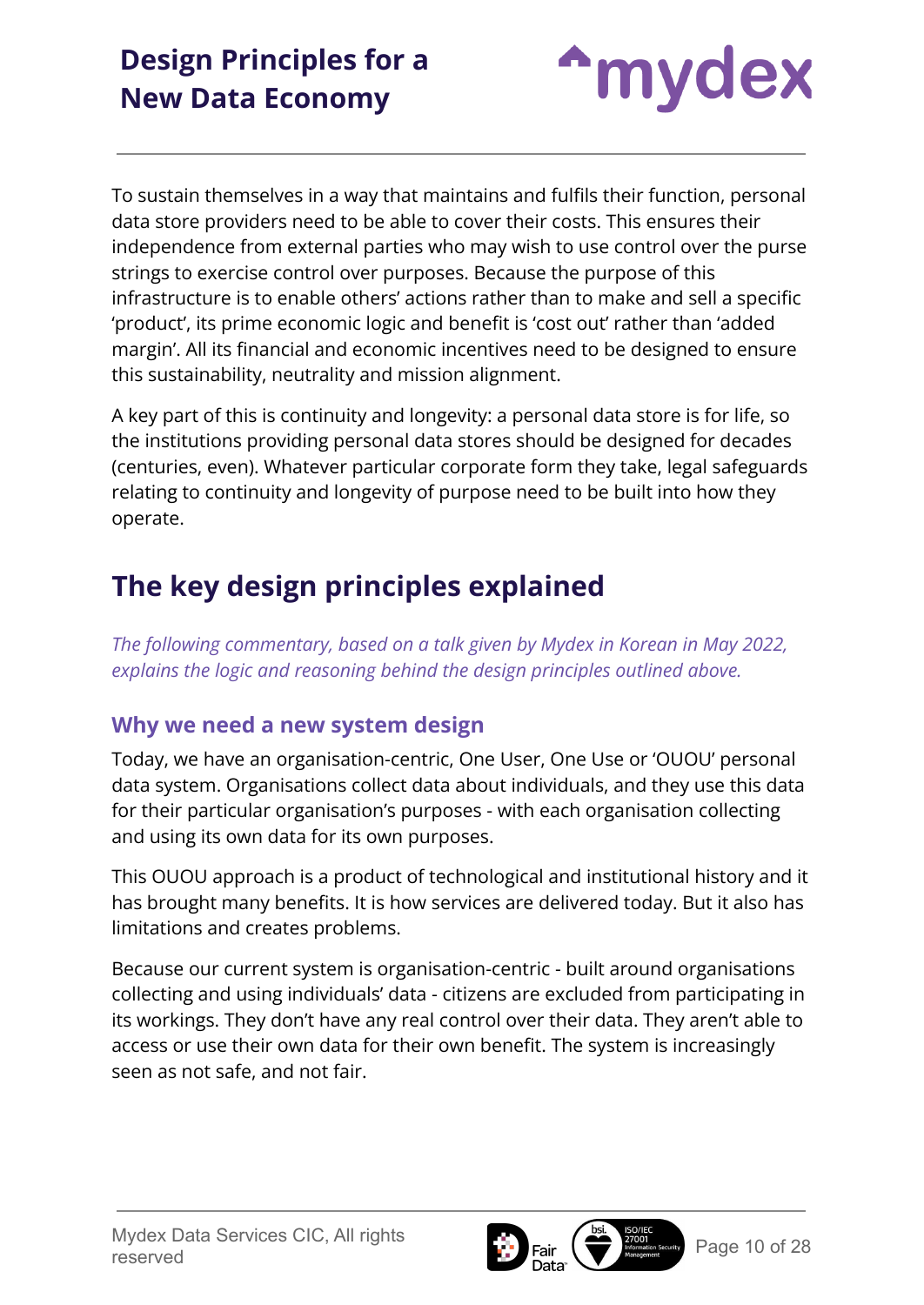

Meanwhile, organisations lack access to the data they need or face high costs and hurdles trying to access it. That's because, no matter how much data any single organisation manages to assemble, there is always far more data about its customers that lies beyond the organisation's boundaries - data held closely by other organisations.

Quality issues abound. Organisations spend a lot of time and money (too much time and money) trying to make sure that the data that they collect is correct, complete, up-to-date and reliable.

And across the system as a whole, because each organisation is undertaking the same tasks relating to its data in parallel to all other organisations, there is immense duplication of effort. Everyone is collecting, storing and processing large quantities of basically the same data, many times over. Which means that across the system as a whole, costs are many times higher than they should be.

In addition, because each organisation is jealously guarding its own data behind its own firewalls, and because other organisations cannot access and use this data, economic growth and innovation is being restricted.

On top of this, because citizens lack control and are not benefiting as they should from their data, levels of trust across are very low. That also restricts innovation and growth. For all these reasons we need a system redesign.

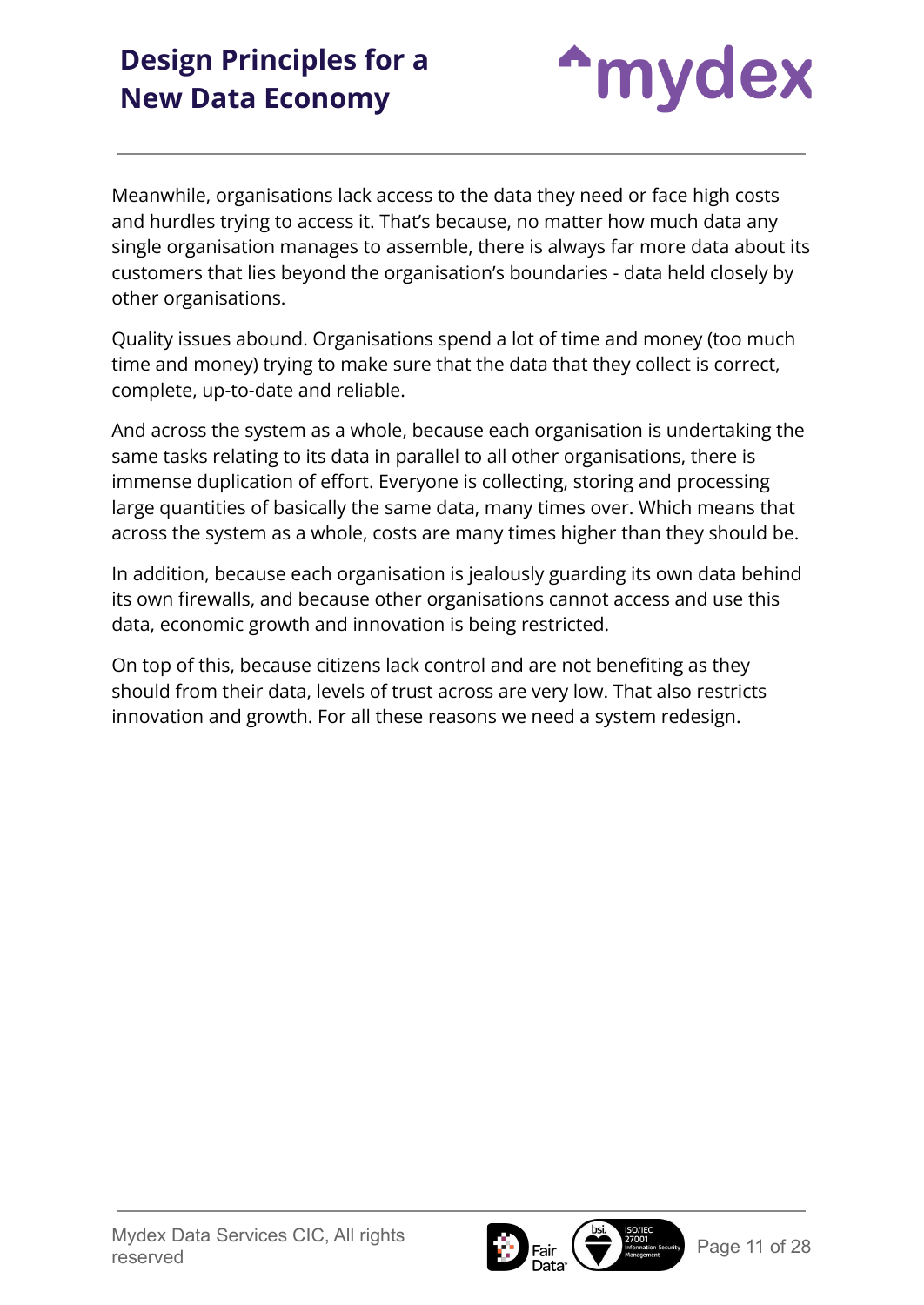

#### <span id="page-11-0"></span>**From 'OUOU' to 'MUMU'**

Because data does not get 'used-up' when it is used; because the same data can be used by many users for many different purposes; the underlying logic of data creates the need for a different 'MUMU' data ecosystem of Many Users, Many Uses of the same sets of data.



#### *Figure 2: From separate data silos to integrated data networks*

Today's data ecosystem is made up of many different, separate data silos, with data trapped inside each organisational silo. This blocks 'MUMU'. To unleash the full potential of data - including personal data - we need to move from many separate data silos to a single data sharing network, where each node in the network can access the data it needs to add the most value.

To do that we need a new data architecture and infrastructure - a *data logistics* infrastructure capable of getting exactly the right data to and from the right people and organisations at the right times.

The big question is: how best to do this?

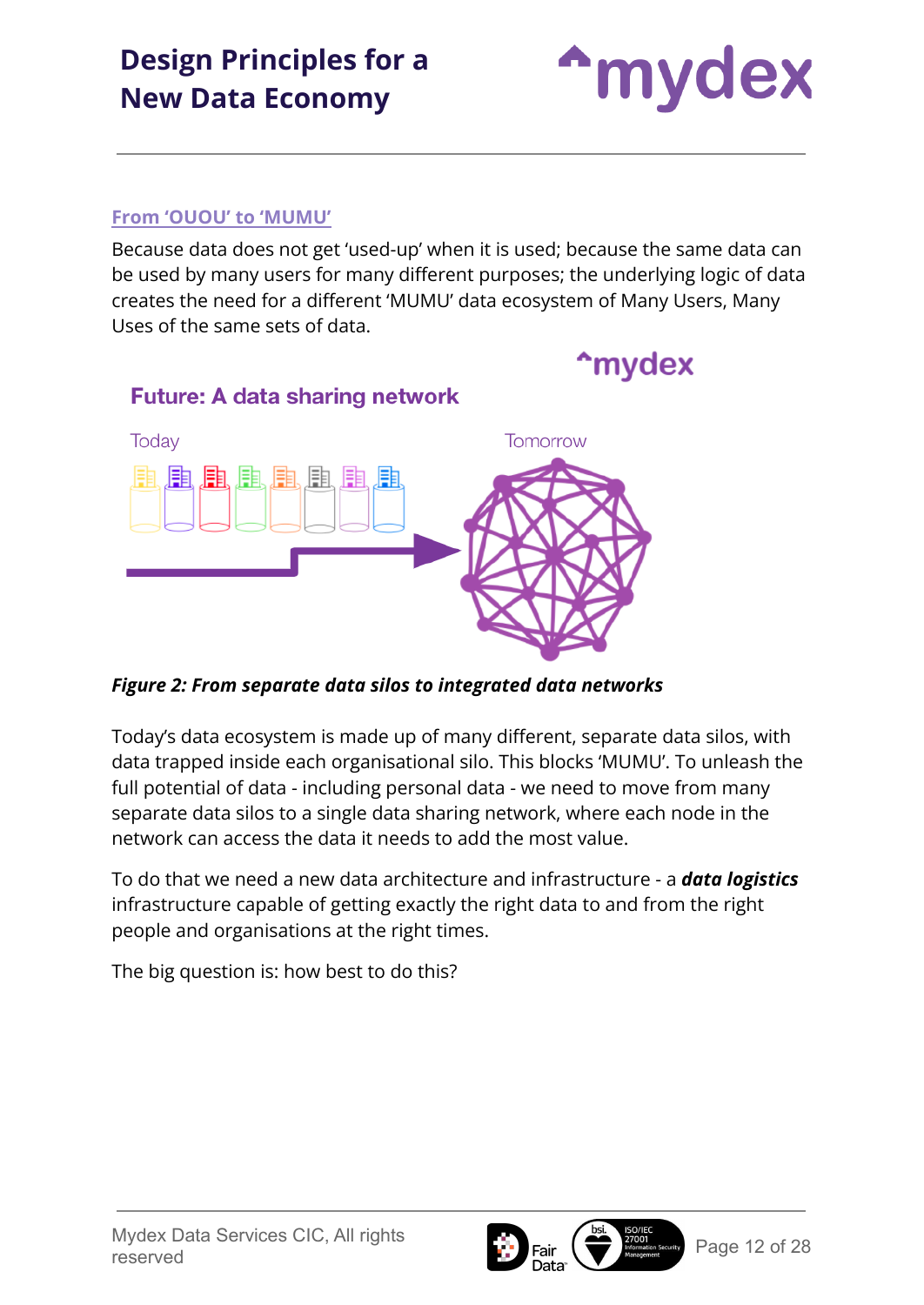

#### <span id="page-12-0"></span>**A new data logistics infrastructure**

For the past 15 years, we at Mydex have been building a new citizen-centric data logistics infrastructure that opens the door to MUMU - to Many Users, Many Uses. Figures 3 and 4 show how it works.



#### *Figure 3: How PDS based data sharing works - step one*

Organisations holding data about individuals provide them with copies of this data, verifying details about them via a cryptographically secure token that cannot be tampered with. Individuals hold these verified attributes or credentials in their personal data store where they retain control over this data. Each personal data store is separately encrypted and each individual holds their own private key to their personal data store. This puts them in control of their data and ensures their safety, security and privacy.

Individuals can add more data to their personal data store if they wish to, including data that only they know. Data about their plans, goals, priorities, preferences and so on.



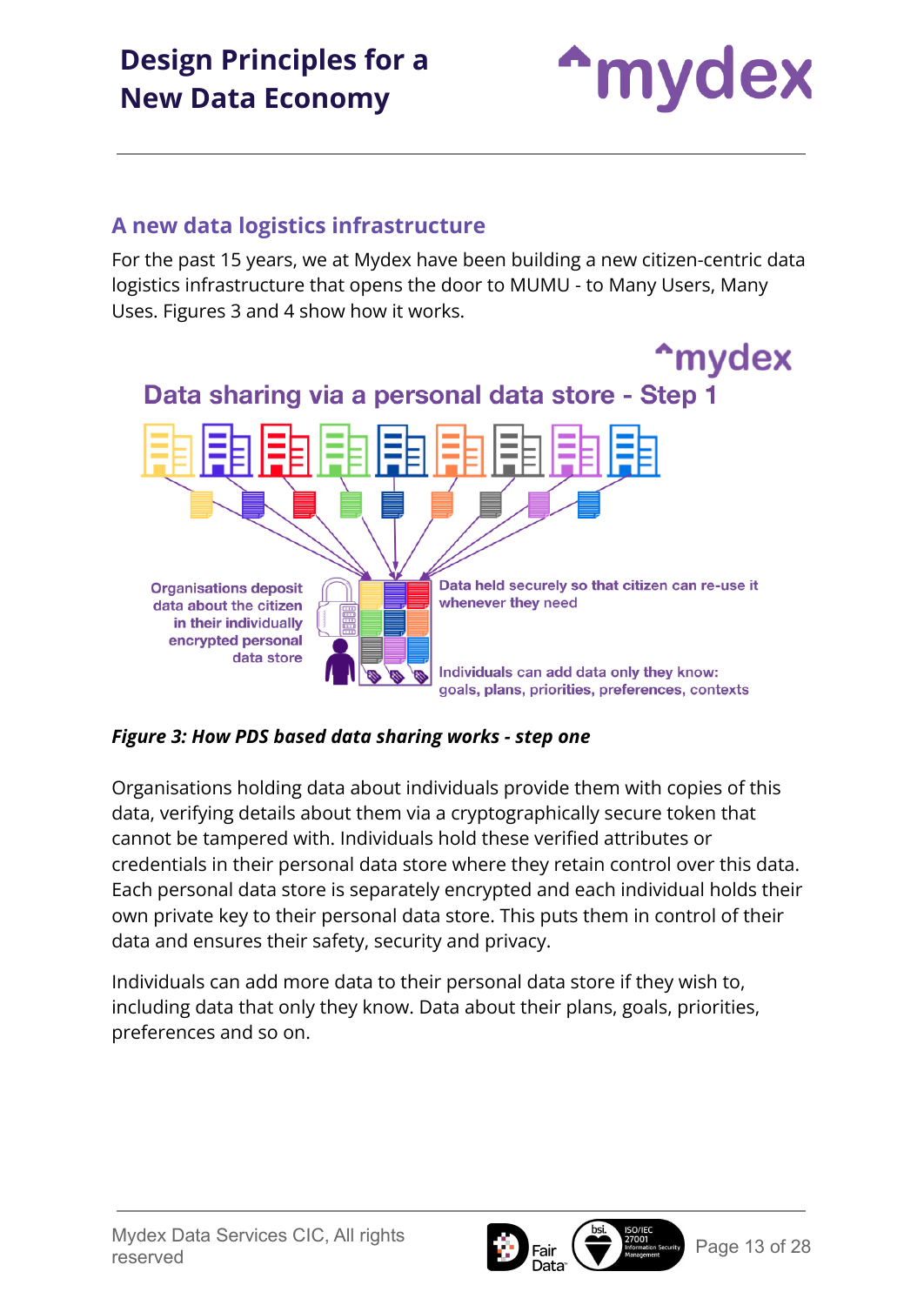



#### *Figure 4: How PDS-based data sharing works - step two*

Individuals can then share this data with service providers as and when needed. They may share extra data with service providers they already have relationships with. Or they may bring their data to completely new service providers. That's up to them.

It can be a huge amount of data. What's needed for an important decision about a complex matter in, say, health or finances. Or it could be a tiny amount of data, simply verifying a few details as a next step in a user journey. It doesn't matter. What matters is that exactly the right information is passing to and from the right people and the right organisations at the right time.

#### <span id="page-13-0"></span>**Benefits**

This new data logistics infrastructure has the ability to transform relationships between individuals and service providers. Figure 5 summarises the main benefits, which are comprehensive and apply to both citizens and *bona fide* service providers. It is now very difficult for non-*bona fide* operators seeking to access individuals' data.



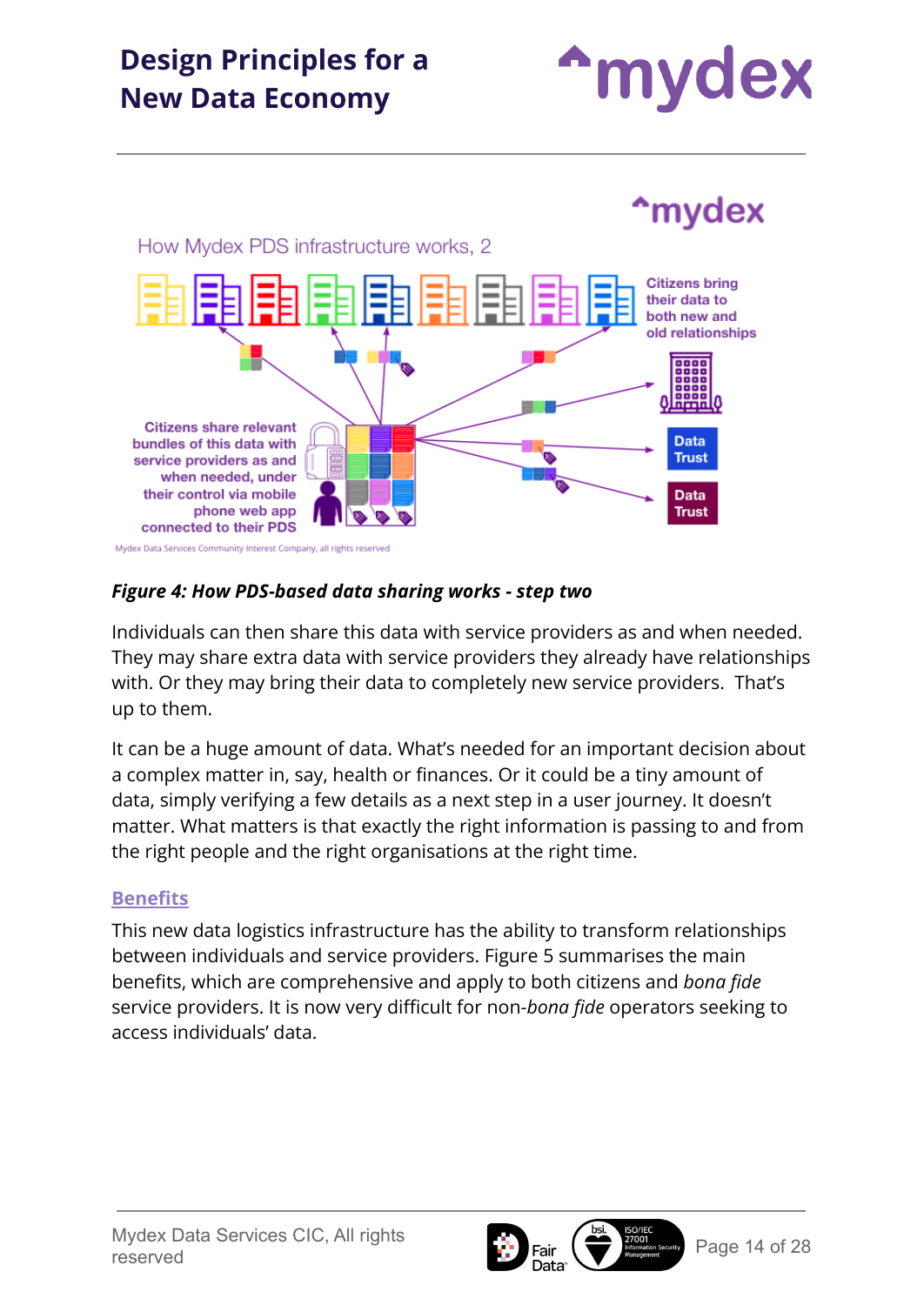**Platform use cases cover all bases** 

• Richer, more personalised advice

• Public service cost efficiencies

• Community involvement

• Identity assurance

### **Analytics, decision-making** • Seamless 'joined-up' solutions and journeys Service quality **Productivity, efficiency Matching, connecting Social benefit Innovation Identity assurance**

#### *Figure 5: The design principles address all main uses of personal data*

The benefits cover all major uses of data for *both* service providers and individuals:

- analytics and decision-making
- assembling components to create solutions and improving coordination between multiple service providers to deliver better quality services
- improved productivity and efficiency,
- improving the processes of matching supply to demand and suppliers to users
- enabling the innovation of new-to-the-world person centric services
- enabling the delivery of social benefits
- enabling the identity assurance that underpins them all.

In particular, service providers benefit greatly if individuals can bring safe, reliable, pre-checked information (verifiable credentials) with them to the relationship. These benefits include:

- Increased access to richer, more reliable data
- Reduced costs of collecting, checking, processing and using personal data
- Improved service quality and timeliness
- New dimensions of innovation

**<sup>\*</sup>mydex** 

**A**mydex

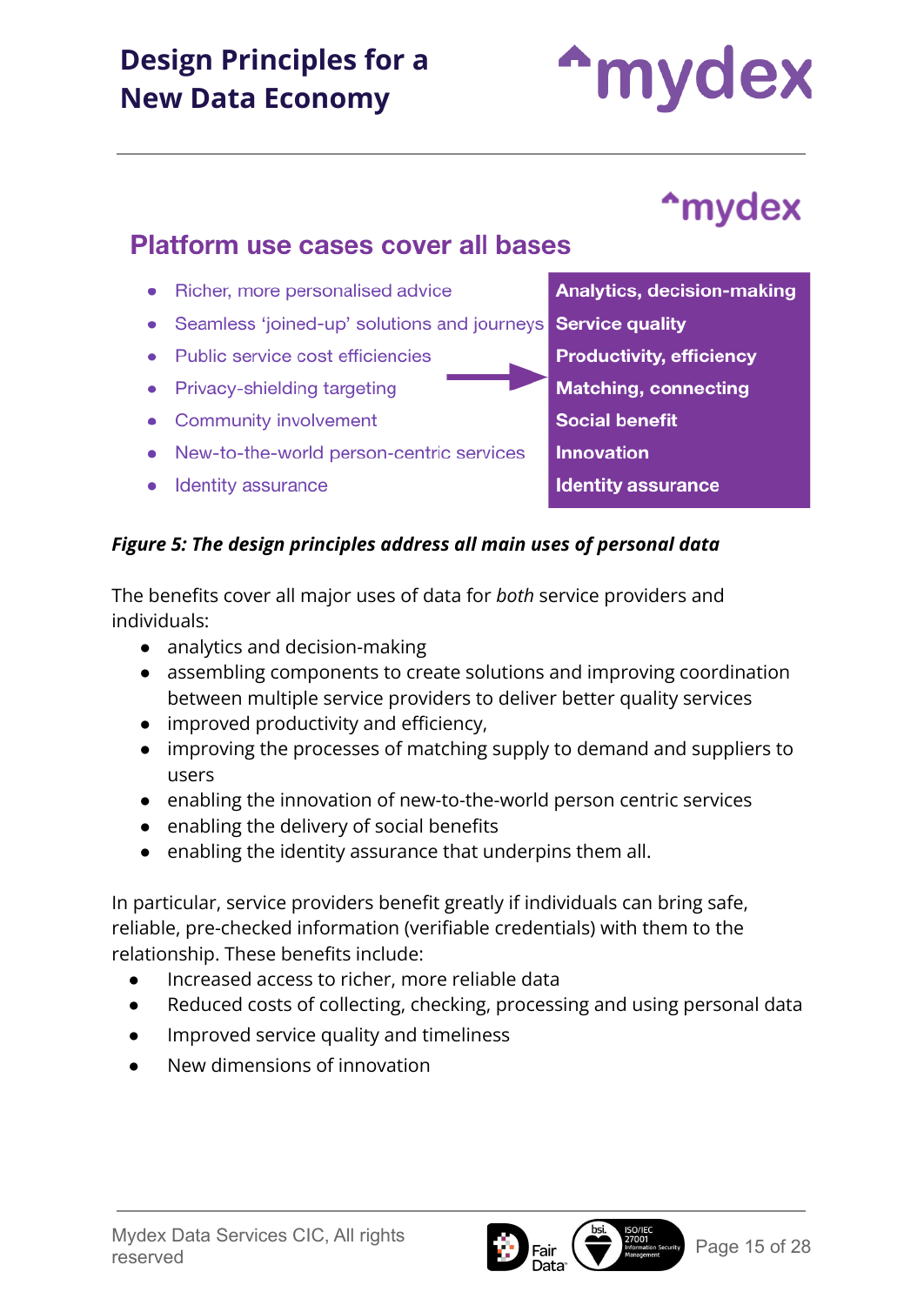

The new person-centric data ecosystem therefore creates better outcomes, reduces friction, effort, risk and cost for citizens and for service providers too, and generates new opportunities for innovation.

#### <span id="page-15-0"></span>**Great in theory …**

But there is an 'if' and it is a very big 'If'.

These benefits can only be realised if the new ecosystem is implemented the right way. And over our 15 years' experience we at Mydex CIC have learned there are many ways to get it wrong. So what is the right model for implementation? When it comes to system architecture, infrastructure, governance, economic logic and business models, what design principles should we adopt?

### <span id="page-15-1"></span>**System architecture**

#### <span id="page-15-2"></span>**Organisation or person-centric?**

The pivotal question that sets the direction for everything else is: should our approach be person-centric or organisation-centric?



### **Organisation-centric or person-centric?**





Data shared via personal data store under control of individual

#### *Figure 6: Two alternative ways of sharing personal data*

Figure 6 illustrates two alternative ways of sharing personal data. The first approach, on the left of the diagram, is the organisation-centric approach, individuals request or give permission to one organisation holding data about



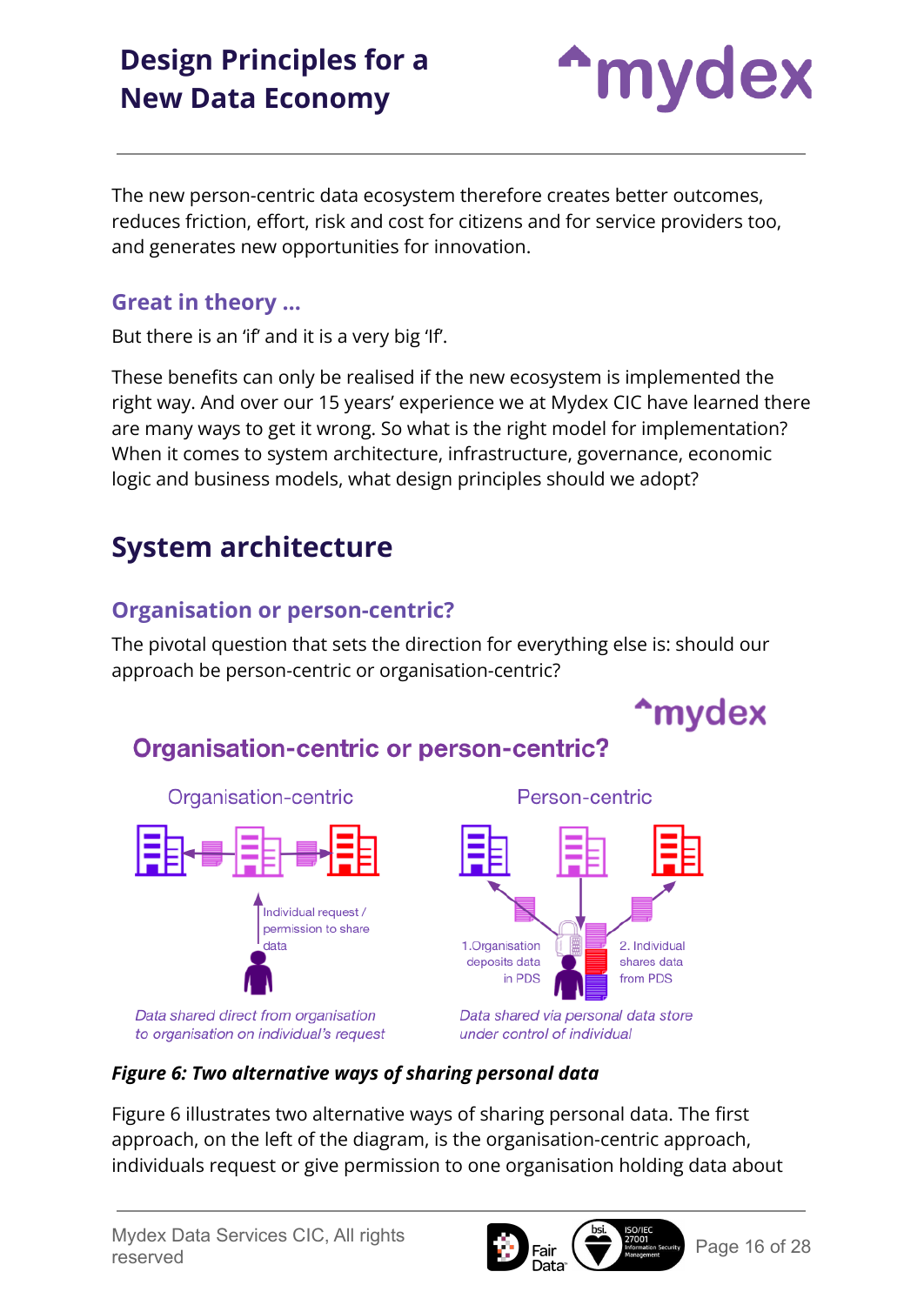

them to share some details with other organisations. The data flows directly from organisation to organisation, without the individual ever handling it and probably having no record of the transaction. This is the approach currently adopted by the UK with its Open Banking initiative.

The right hand of the diagram illustrates the person-centric approach. Here, organisations deposit details about the individual in the individual's personal data store, under the individual's direct control. The individual then shares this data with other organisations as and when needed. They have their own records of what data is shared for what purpose. They have their own proofs.

Looking at it from the perspective shown in this diagram, the organisationcentric approach seems simpler and easier. Why bother inventing a completely new entity - the personal data store provider - and a new layer of infrastructure, with new steps to the process when you don't need to?



*Figure 7: How the organisation-centric approach to data sharing creates a complexity catastrophe.*

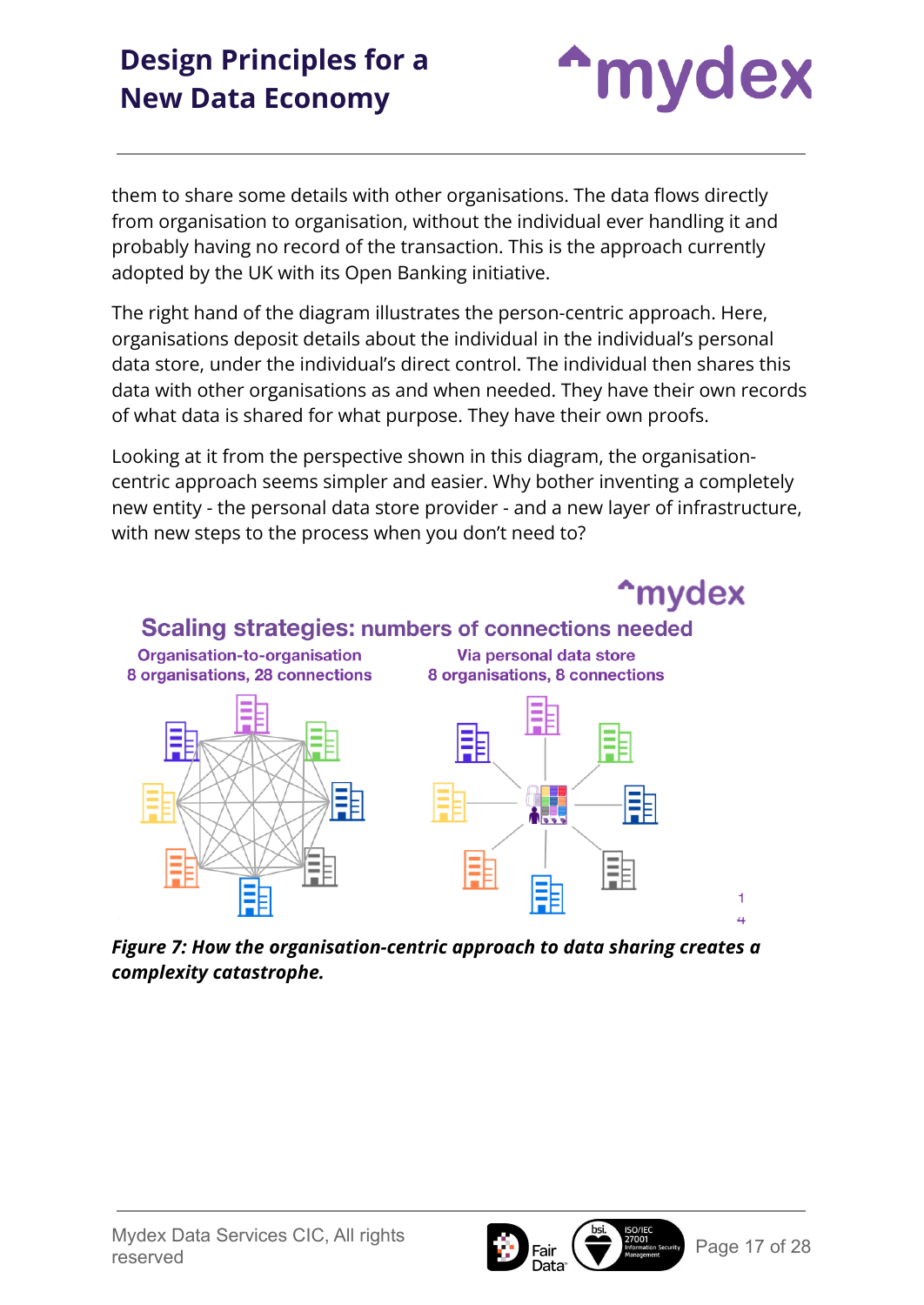

The reason is that the organisation-centric approach does not scale. As more data gets shared between more organisations - it gets more and more complex. Figure 7 illustrates the situation looks like if just 8 organisations are involved in accessing the same individual's data. The number of connections between organisations jumps to 28, if organisations are directly sharing data with each other. But if data is flowing via the individual's personal data store, the number of connections that are needed rises to just 8.

Each time a new organisation starts sharing data, the number of potential connections between organisations grows exponentially. By the time 100 organisations are involved (which is about the number of data relationships each individual has with different organisations) the potential number of connections needed in the direct organisation-to-organisation model of data sharing rises to 4950. This is 50 times more complex, cumbersome and expensive, generating a cost, security, interoperability and trust catastrophe whose detailed workings are [explored in this blog](https://medium.com/mydex/the-perils-of-pre-copernican-data-strategy-974827845585).

While the organisation-centric approach to the sharing of personal data can work for a few specific, limited use cases, any long-term strategic approach based on organisation-to-organisation data sharing, can only result in a strategic dead-end. A person-centric approach where citizens are empowered with their own personal data stores and data sharing tools is the way forward.

#### <span id="page-17-0"></span>**Individuals as the point of integration of data about them**

A second architectural design principle is that individuals should become the point at which data about themselves is integrated. With the current system, data about individuals is dispersed across many different organisations probably over far more than 100 organisations for each individual. That means it is practically impossible to build up a rich, complete data picture of an individual, without engaging in the biggest invasion of privacy ever.

But if individuals are able to aggregate data about themselves and their lives in their own personal data stores, it is possible to build these new, rich, person-centric data assets - *data assets that are impossible to create under today's siloed, organisation-centric data architecture.*



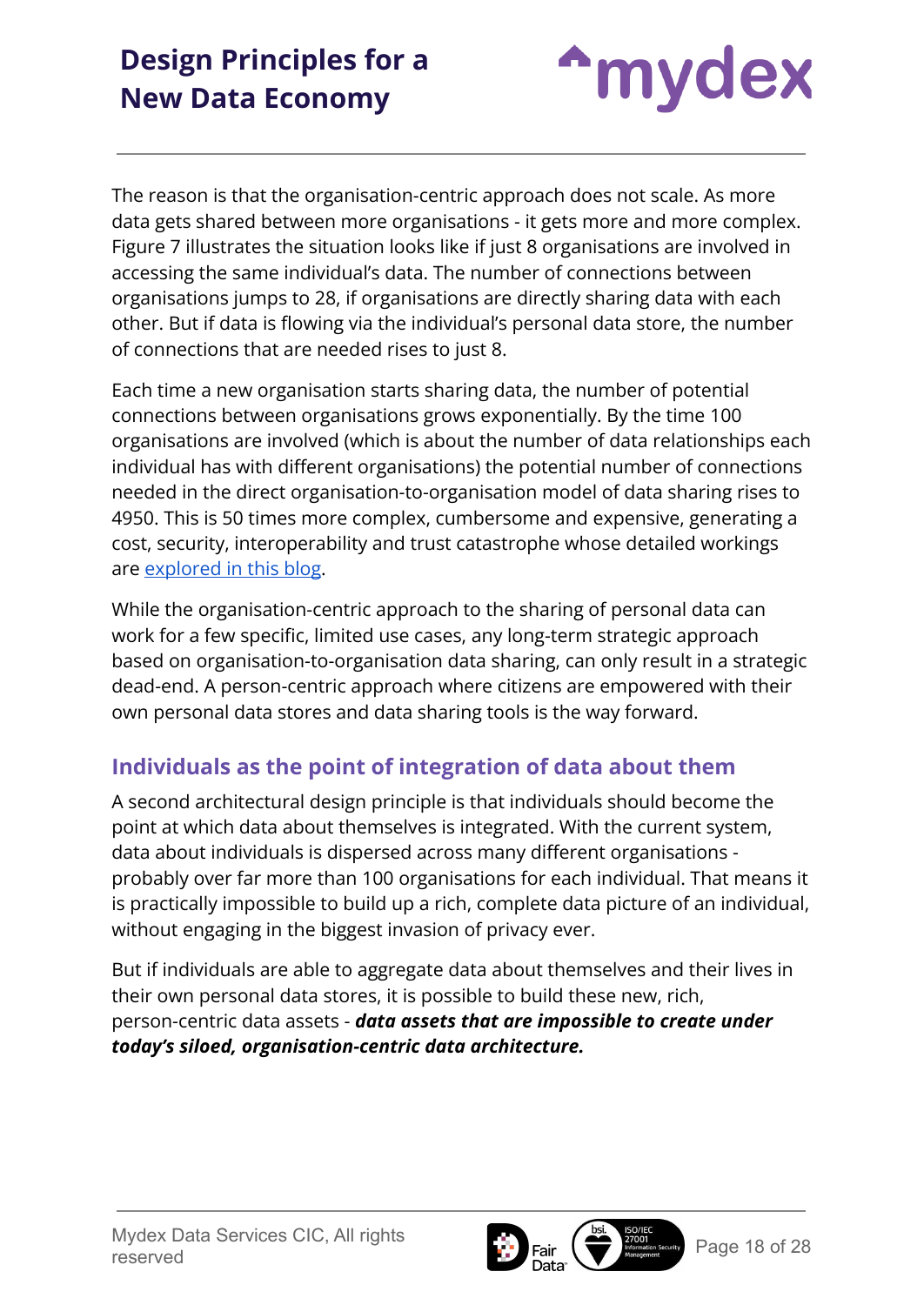

As the new ecosystem beds down, service provision and innovation will increasingly revolve around these new person-centric data assets, precisely because they will be richer, more complete and more useful than any data set that any individual, separate organisation's data silo can build. However, if an organisation-centric approach to data sharing is adopted, the innovations and services that these new person-centric data assets make possible will never happen. The full potential of data-driven innovation will be stifled.

#### <span id="page-18-0"></span>**Citizen independence**

A third architectural design principle is that individuals' data should be stored, managed and controlled independently of any particular organisation.

If any organisation can dictate to individuals who they can share their data with, for what purposes - or if any particular organisation hosts this personal data in its own systems or under its control - then data sharing risks turning into a new frontier of inter-organisation competition with new levels of privacy invasion.

Therefore a core design principle for a strategically viable personal data ecosystem has to be that individuals can collect, store, manage, use and share their own data independently of the organisations that originally collected, generated or used this data.

#### <span id="page-18-1"></span>**Layered, not siloed**

As Figure 7 illustrates, today's organisation-centric approach to data is based on multiple separate data silos, where each different, separate organisation collects *and* uses its own data in isolation to all other organisations. But the data logistics infrastructure described in this Paper builds connections between these silos via individuals' personal data stores.

As a result the new system has (at the highest level), three key functional layers:

- 1. Organisations that originate data about individuals in the first place
- 2. Personal data stores that enable individuals to collect, receive, aggregate and store copies of this data and to share it
- 3. Service providers (who may be the same as the originator-organisations) accessing the data held in these personal data stores in order to provide services.



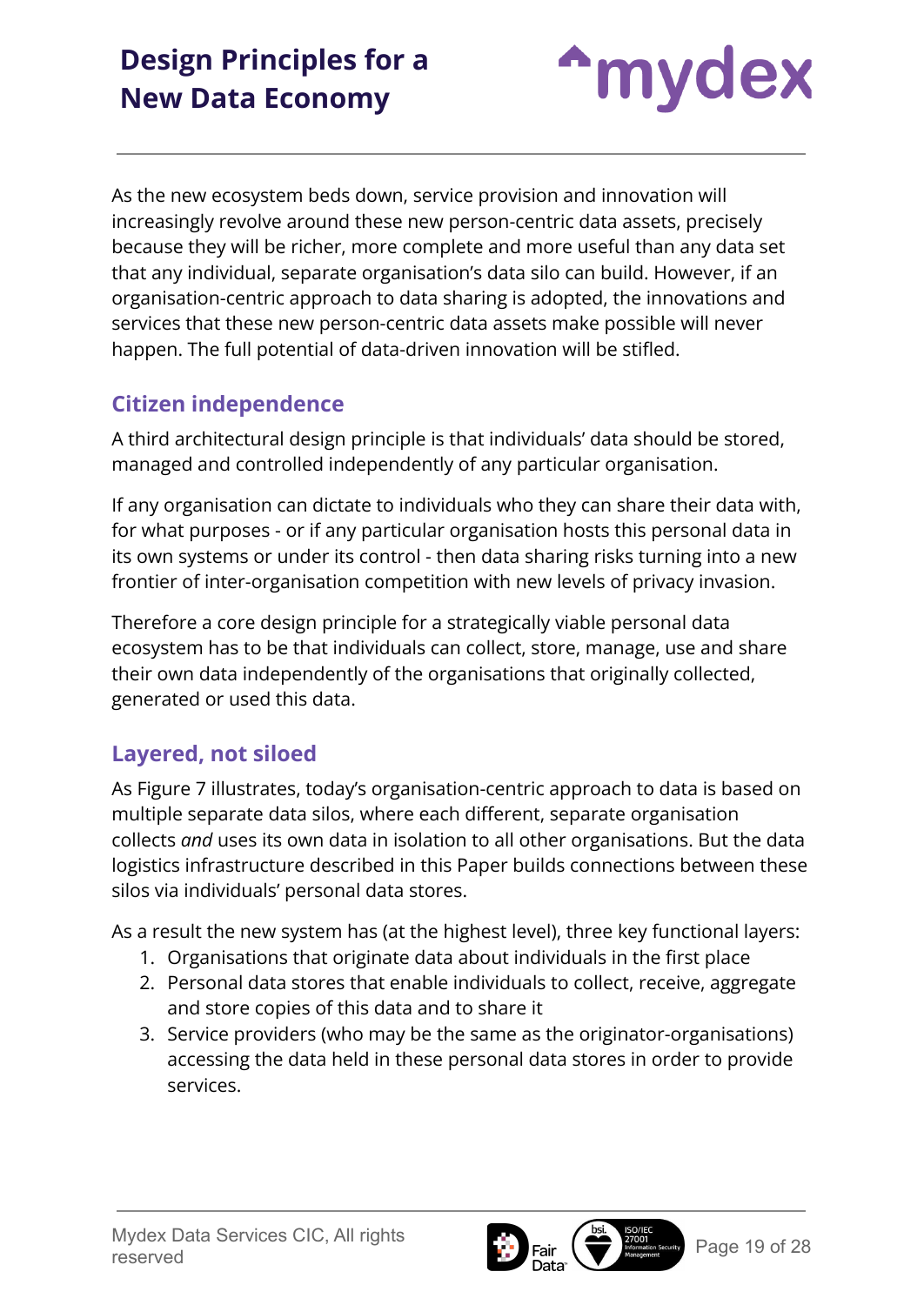

## **<sup>\*</sup>mydex<sup>\*</sup>**

### Architectural options for the personal data economy



#### *Figure 8: A new era of person-centric data sharing infrastructure enables separated data silos to share data safely and efficiently*

Figure 8 illustrates this shift from 'siloed' to 'layered'. The design principles discussed in this Paper relate mainly to the middle layer of personal data store infrastructure - the layer that does the connecting; the data logistics. Within this, the activities of the other two layers of data originators and data users may remain surprisingly unchanged (except for the fact that they have a new type of data sharing relationship with their customers and have easier access to better data at lower cost).

#### <span id="page-19-0"></span>**Separation of data storage from use**

Introducing new functional layers into the architecture of the personal data economy also requires new divisions of labour. As we shift from silos to layers, we also move from integrating data storage and use to the increased *separation* of data storage and use, with service provider accessing personal data, with individuals' permission, on an 'as and when needed' basis. That's what specialist infrastructure suppliers such as Mydex CIC do: increasingly take on the jobs of data storage and data sharing so that others don't have to.

It is this increasing separation of data storage and use that enables individuals to become the point of integration of their own data: that makes new, hugely powerful citizen-centric, citizen-controlled data assets possible.

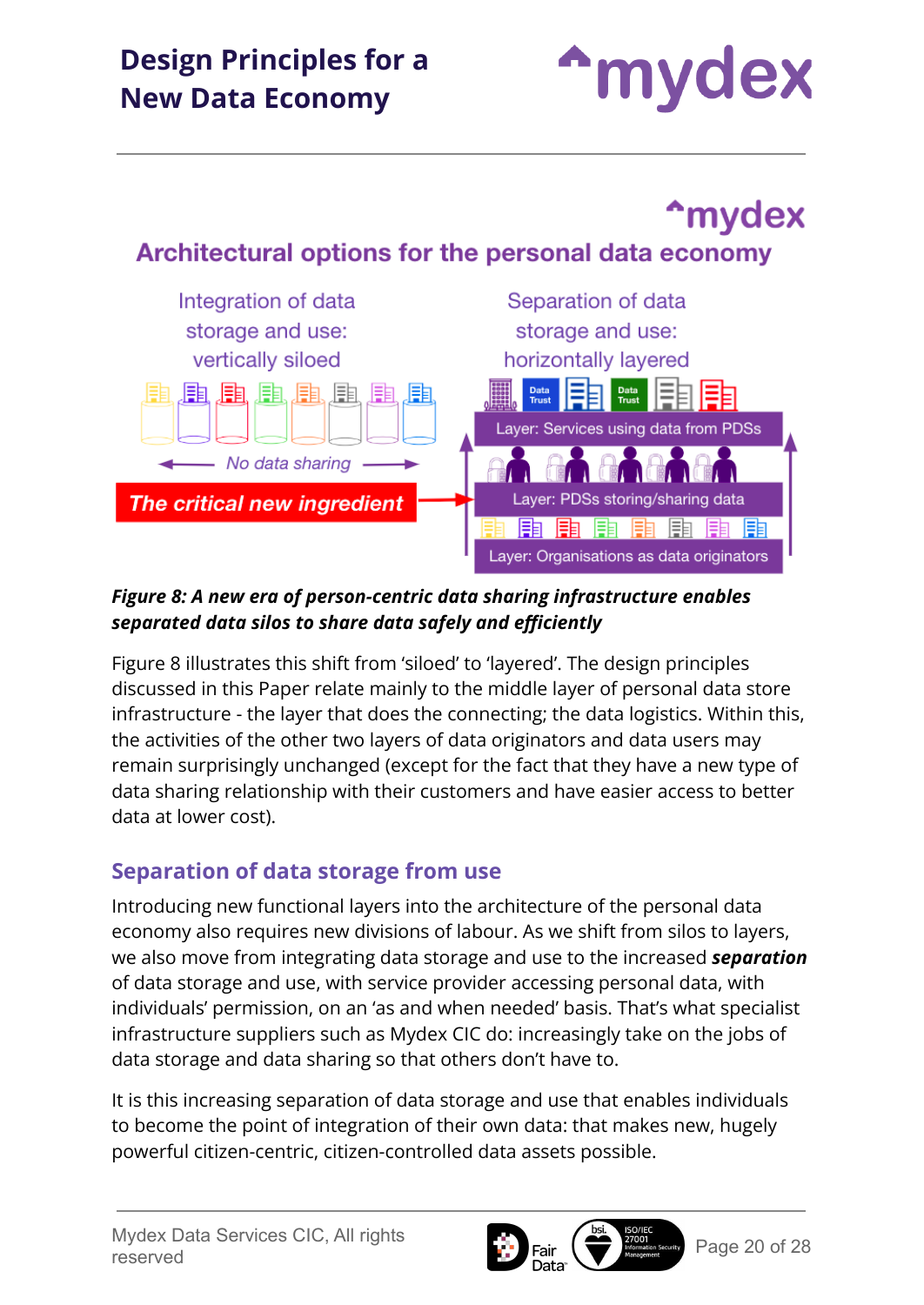

### <span id="page-20-0"></span>**Enabling infrastructure**

For the above architecture to work, its new layer of data logistics infrastructure needs to operate according to fit-for-purpose design principles.

#### <span id="page-20-1"></span>**Decentralised and distributed**

With the current organisation-centric approach to data collection, each organisation holds personal data in its own, big, centralised database - big centralised databases that inevitably become a target for hackers. With the person-centric approach, each individual personal data store needs to be separate: not one, new, huge database of individuals, but millions of separate personal data stores, each one separately encrypted, under the control of the individual whose data it is.

#### <span id="page-20-2"></span>**Genuine citizen empowerment**

The infrastructure also needs to deliver *genuine* citizen empowerment. This goes beyond just having a say ('voice'), having a 'choice' between accepting or not accepting a set of terms and conditions), and 'exit' (having the ability to go to a different provider). All of these things are important. But they are nothing without the ability to *specify and act*.

Currently, there is much damaging confusion today surrounding the idea that citizens should be able to exercise 'control' over their data. This word 'control' can be used to mean two opposite things:

- Control over data held by an organisations *OR*
- Control over data held by citizens themselves where they are able to collect, store, and use their own data for their own purposes in their own personal data store.

As a parallel, the difference is between being allowed to ride in a taxi but not being allowed to own your own car. Genuine citizen empowerment means being able to own your own car and being able to drive it wherever and whenever you want. This level of genuine control is essential for the new ecosystem to succeed.

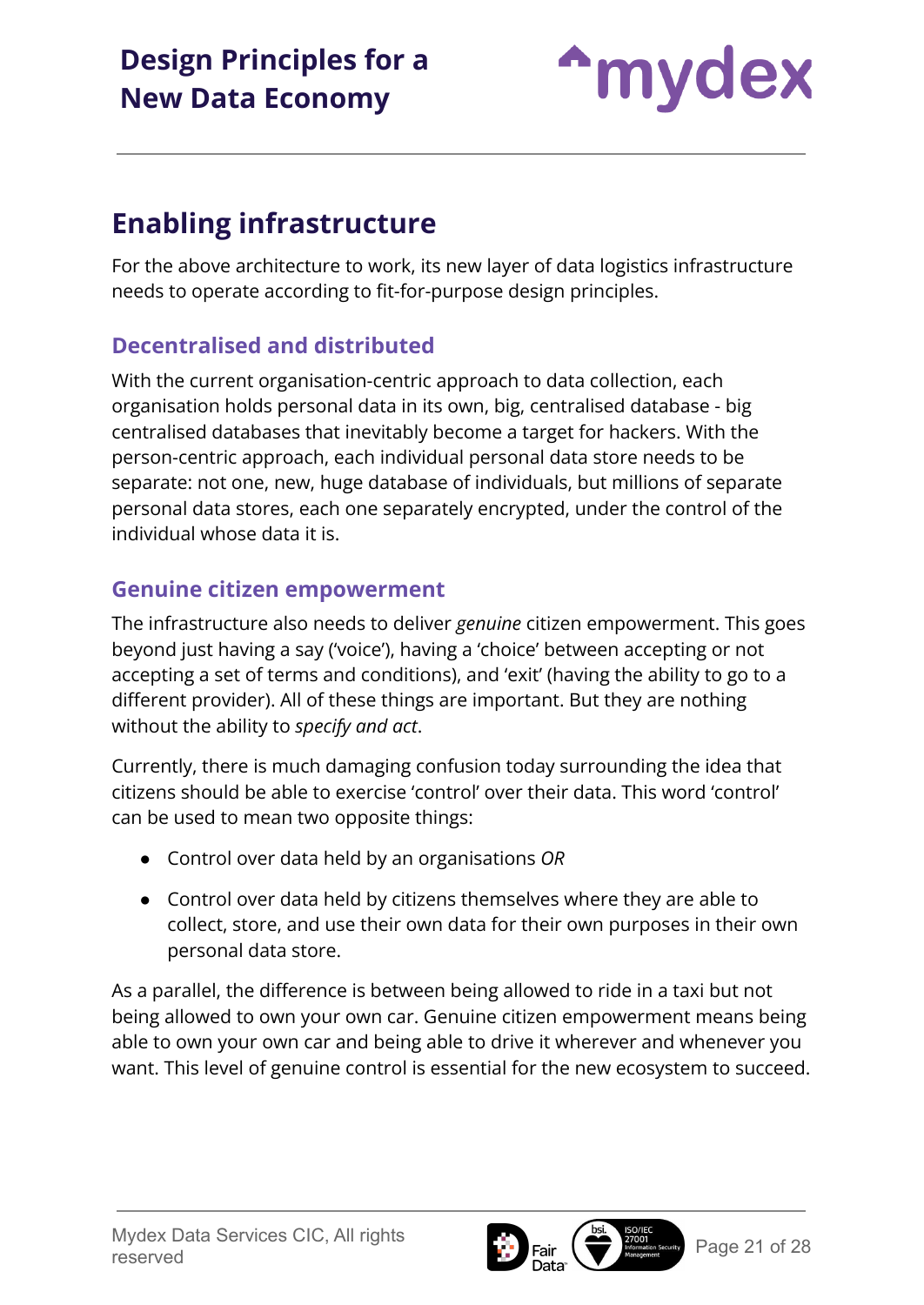

#### <span id="page-21-0"></span>**Zero knowledge processes**

Genuine consumer empowerment means that PDS providers like Mydex CIC should not be able to see into each individual's personal data store. If they did, they would become a new source of privacy invasion themselves.

Personal data store providers should not be able to look into or exert any control over the data individuals hold in their personal data store or what they do with it. This data is the individual's data, not an infrastructure provider's data. That is why with Mydex, each individual holds their own private key to their data store, which Mydex does not know and does not hold. Even though Mydex hosts the data store itself, only individuals can access and control its contents and who can deliver data or collect data from it.

#### <span id="page-21-1"></span>**Technology agnostic, cloud-based**

A further consideration is which tech solution to adopt. Some people think that new solutions such as distributed ledger or blockchain technologies are a magic bullet that will solve all our problems. They won't. Like all technologies, they are good for some things and bad for others. The new personal data infrastructure should be technology agnostic, choosing whichever technology solutions do the job best.

Other people argue that the best solutions are device-based because if the data is held by the device, the individual's data is much better protected. But devices can get lost or stolen, and they all have to be replaced in the end. If the individual's data gets lost or stolen or dies with the device, it's a disaster. The data needs to be backed up, and the cloud is the place to do it. So it is best to run things in the cloud, using devices that interact and sync up with it.

Mobile devices are brilliant for making access to personal data stores easy and for creating user interfaces where they can exercise control. But technology agnostic, cloud-based solutions are the only strategically viable way forward to ensure lifetime storage of data and always-on access over secure connections.

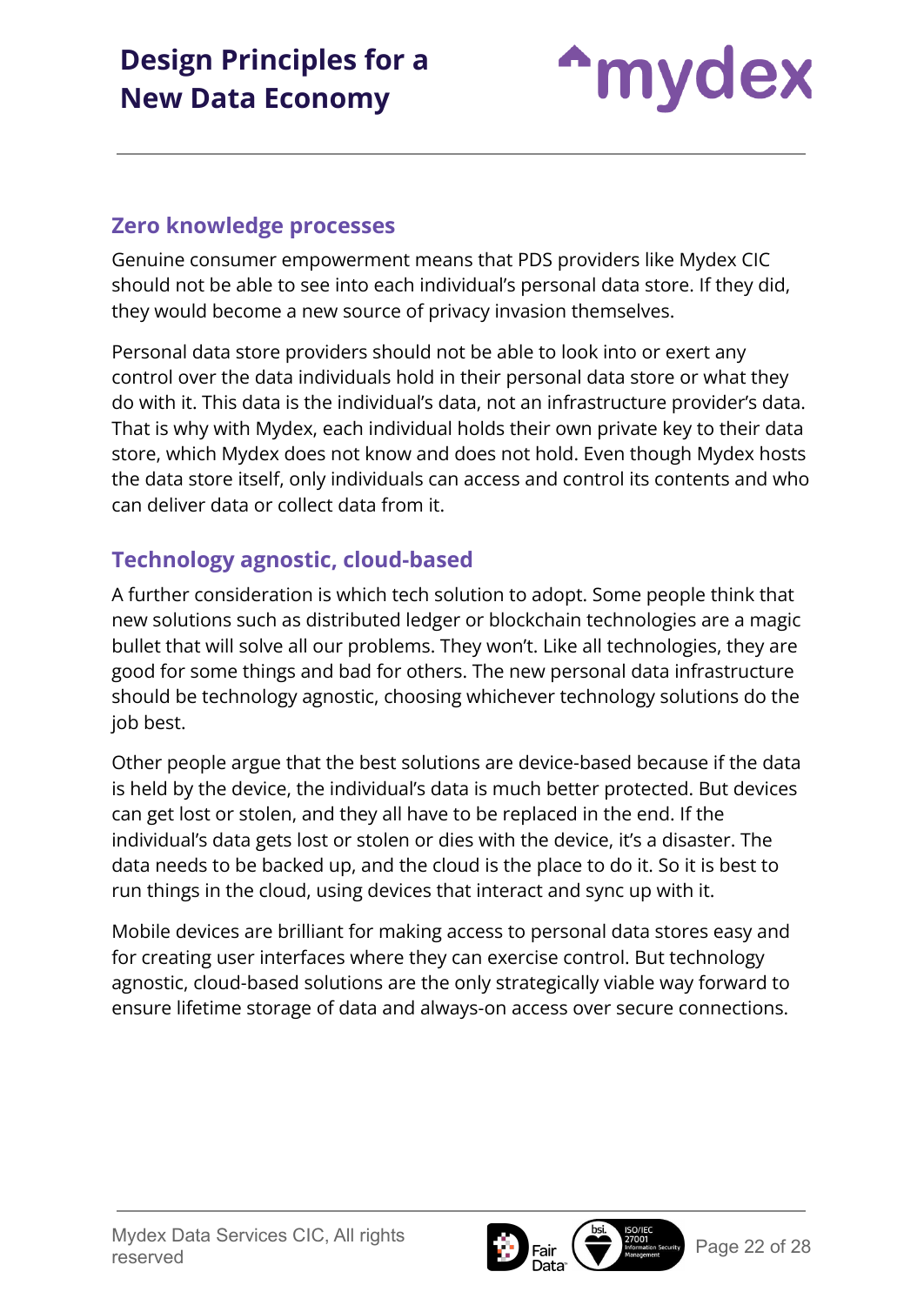

#### <span id="page-22-0"></span>**Necessary functionalities and divisions of labour**

PDS infrastructure providers need to provide all the functionality needed to fulfil their role. For example, they must work to the highest standards of data security at all times, designing their systems to minimise risks to data security. They must enable comprehensive interoperability. Services depositing data in a personal data store or receiving data from one should not have to worry about which systems, formats or standards they are using. Translations between them should be handled by the infrastructure provider (a significant task).

In addition, infrastructure providers need to attend to the multiple details that are needed for their service to work smoothly and efficiently. For example, trust needs to be portable so that a service provider can deposit a tamper-proof token verifying information about an individual in their PDS and other service providers can use this token. The infrastructure provider needs to provide the systems that enable this to work.

### <span id="page-22-1"></span>**Governance**

#### <span id="page-22-2"></span>**Trustworthiness must be institutionalised**

For the right infrastructure to work well, it needs to be governed properly, the key requirement with personal data being trust. The level of trustworthiness needed for the ecosystem to work means it cannot just be a marketing slogan. It needs to be institutionalised: built into rules, regulations, audit, accountability, It needs to be enforceable - so that everyone can see it working.

That is why Mydex is a Community Interest Company under UK law. A Community Interest Company is a business which acts like any other business disciplined, commercial - but which uses its business skills to pursue a social mission. In our case, our mission is empowering citizens with their own data.

It is a legal requirement of our Community Interest Company status that if we make any surplus, two thirds of it must be reinvested in furthering our mission.

Mydex does not exist for shareholders. It exists for citizens. That's not a slogan. It is built into its legal status. All specialist PDS infrastructure providers must have legally enforceable trustworthiness built into how they operate.

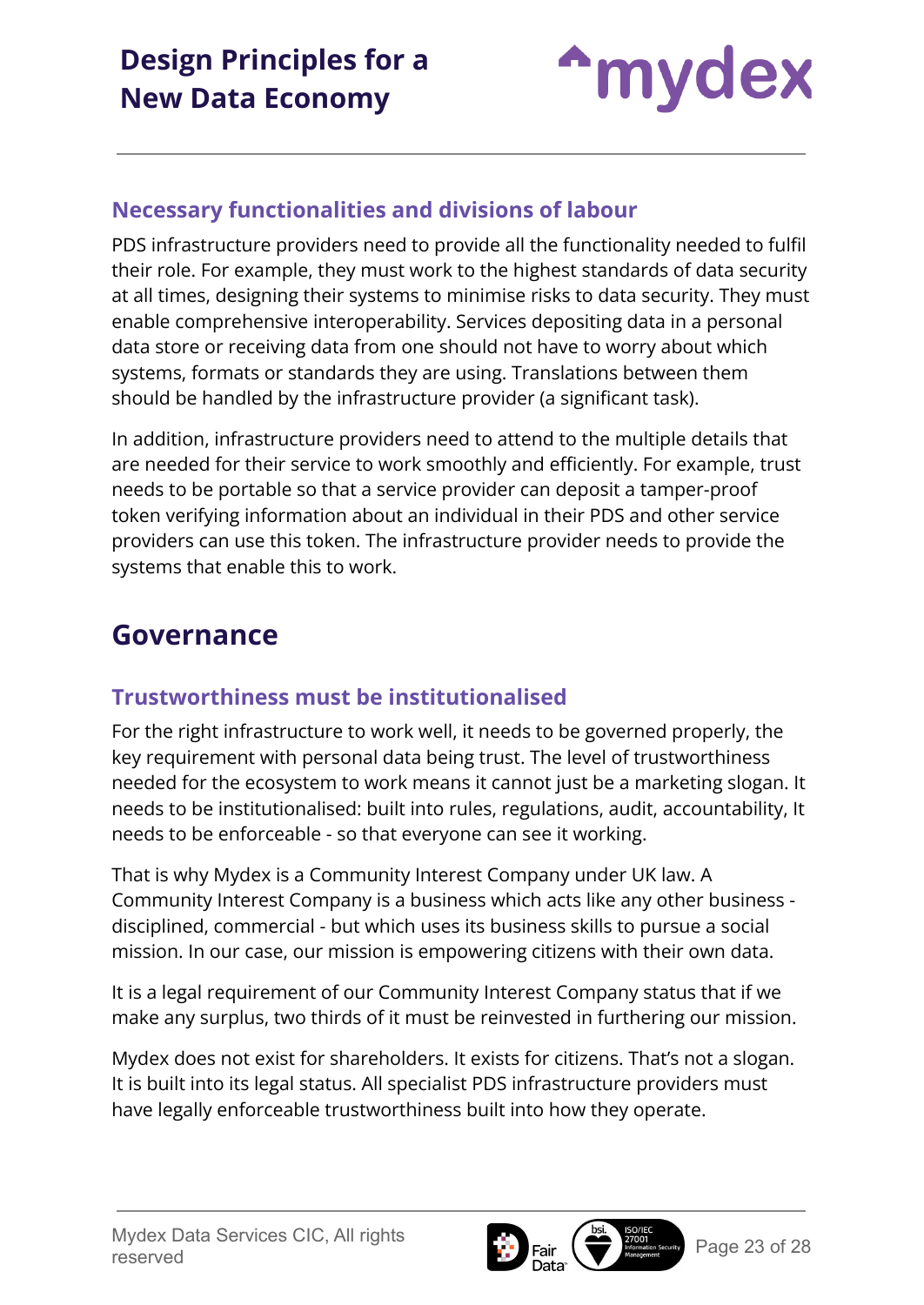

#### <span id="page-23-0"></span>**Neither market nor state**

Trustworthiness raises important questions about the incentives by which infrastructure providers operate. When it comes to provision of personal data infrastructure they should not work either under direct state control or as traditional profit-maximising free market operators.

With state bodies, there is a high risk that the state will start using access to citizens' data for state and political purposes. The mere fact that this risk is present could be enough to undermine citizen trust in the institutions concerned. With market actors, the risk is that they will prioritise profit maximisation and shareholder value above serving and protecting citizens.

Building fit-for-purpose PDS infrastructure might therefore require a degree of institutional innovation - the invention of new types of institutions that are neither state or market controlled. Community Interest Companies. Trusts. Foundations. Cooperatives. There are many different ways of doing this, but it needs to be done.

#### <span id="page-23-1"></span>**Neutral, enabling operations**

The infrastructure and institution should work - and be seen to work - so that it never favours one group or organisation over another. It cannot be seen to be allowing some organisations access to its platforms, but not others. It cannot charge some organisations more for access than others; or favour the competitive advantage of one organisation over another. It needs to publish a consistent set of rules that everyone has to follow and which are enforced by the infrastructure platforms as it runs.

Its job is to protect and serve the citizens and enable trustworthy data sharing to happen. Full stop.

The new EU Data Governance Act has already recognised this, saying:

"A key element by which to increase the trust and control of data holders, data subjects and data users in data intermediation services is the neutrality of data intermediation services providers with regard to the data exchanged between data holders or data subjects and data users. It is therefore necessary that data intermediation services providers act only as intermediaries in the transactions, and do not use the data exchanged for any other purpose.

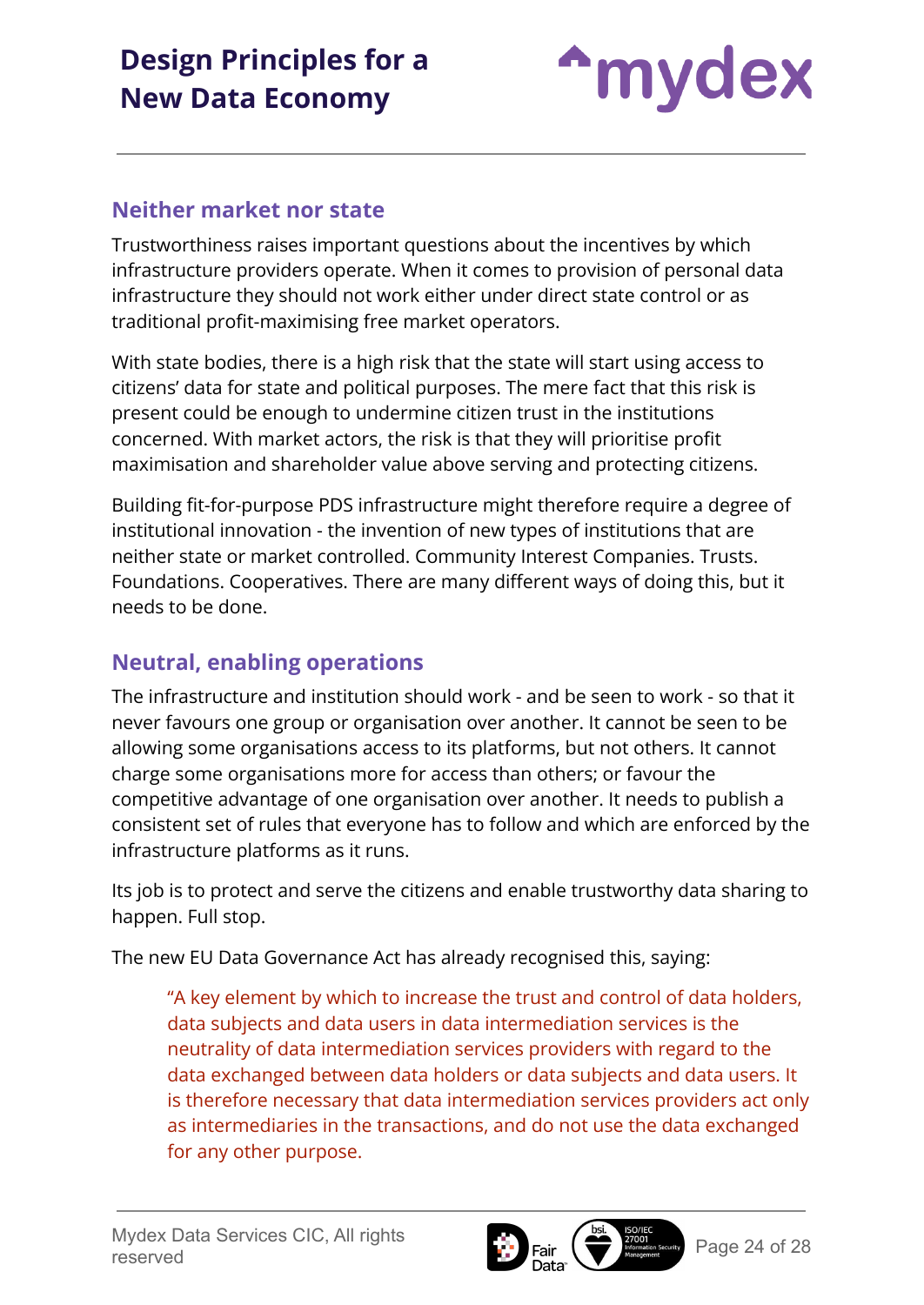

"Data intermediation services providers that intermediate the exchange of data between individuals as data subjects and legal persons as data users should, in addition, bear fiduciary duty towards the individuals, to ensure that they act in the best interest of the data subjects."

Regardless of Brexit, these principles are correct. They now need to be implemented.

#### <span id="page-24-0"></span>**Legal basis**

For a new personal data infrastructure to work it must have a solid legal basis. The UK Government is currently considering new legislation to make it possible for organisations to share data with each other, perhaps without individuals' consent. But there is another, simpler, legal basis for the new personal data ecosystem discussed in this paper.

Article 20 of the EU's General Data Protection Regulations and the UK's Data Protection Act provide for data portability. The Article states that:

"The data subject shall have the right to receive the personal data concerning him or her, which he or she has provided to a controller, in a structured, commonly used and machine-readable format and have the right to transmit those data to another controller without hindrance from the controller to which the personal data have been provided."

There may be some wrinkles that need clarifying: what exactly does "which he or she has provided" mean? But the essence of it is there already: individuals have a right to receive, and to share, copies of data held out about them by organisations 'without hindrance' from the original data controller.

This provides a solid basis in law for the new data ecosystem - one that focuses on extending and enriching existing relationships between service providers and individuals and that doesn't create the need for new types of relationships between organisations that otherwise have nothing to do with each other.

#### <span id="page-24-1"></span>**Economic logic and supporting business models**

PDS infrastructure providers' business models need to support rather than undermine the right architecture, infrastructure and governance. This generates some key design principles that relate to their financial operation.

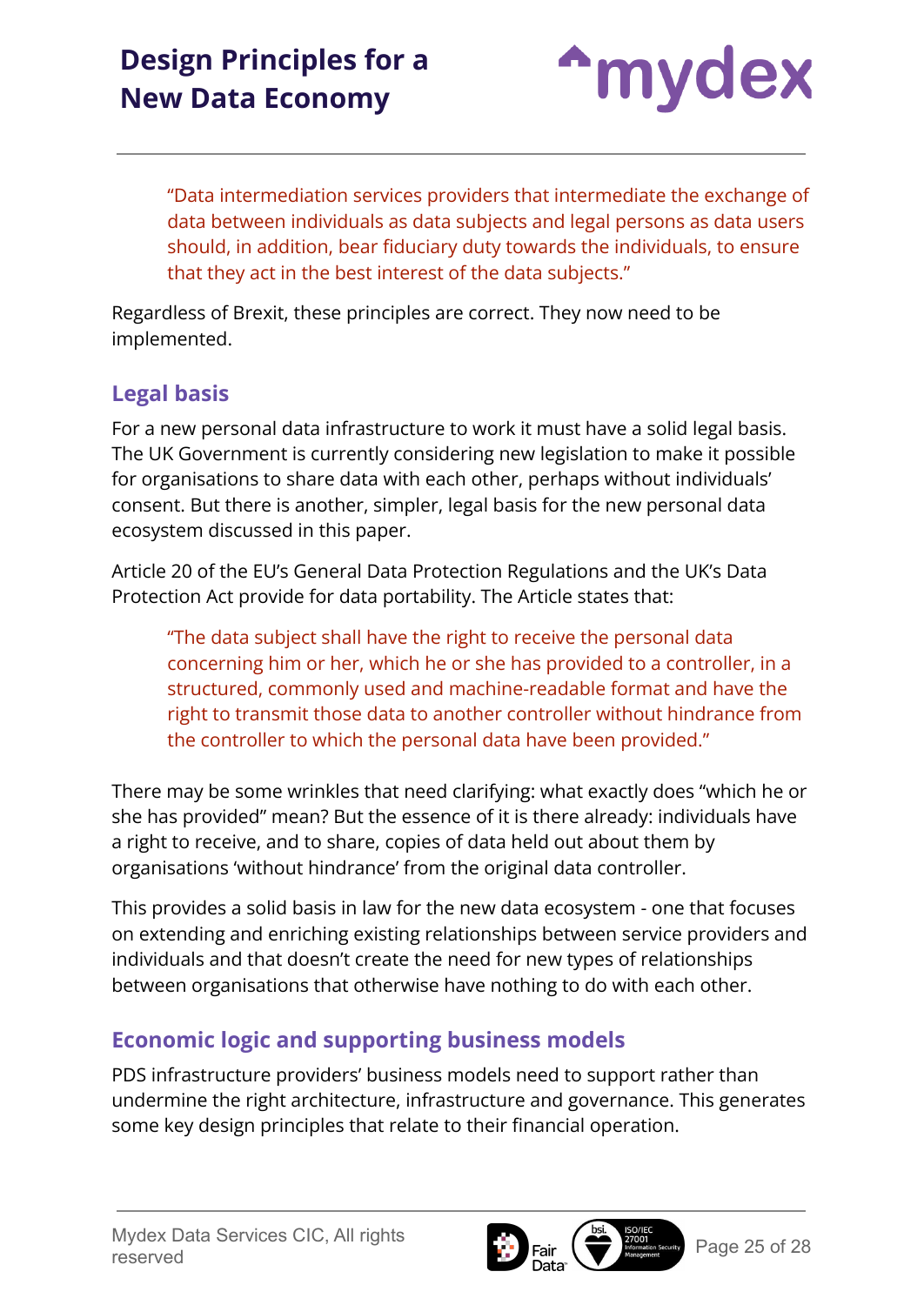

#### <span id="page-25-0"></span>**Self-sufficient but not profit-oriented**

Infrastructure providers need to be financially self-sufficient - not dependent on others for their income, so that control over the purse strings does not turn into control over purposes.

The other side of this coin is that they should not be profit maximising either. Whatever infrastructure we are talking about - roads, electricity, internet broadband - the ideal cost of accessing such infrastructure is as close to zero as possible, not the highest margins possible, because that is what maximises access and use.

#### <span id="page-25-1"></span>**Cost out focus**

Achieving infrastructure costs as close to zero as possible requires a mindset and operational priorities that are very different to many of today's business models which focus on organisations monetising data, either directly by renting or selling it or indirectly via enhanced service provision.

When PDS infrastructure providers enable citizens to bring pre-verified data with them to service providers, the main economic contribution is to reduce friction, effort, risk and cost for both citizens and service providers when accessing and using data.

It's not about making a margin on the trading or sharing of data. It's about enabling system-wide cost reduction; an economy-wide leap forward in productivity and efficiency.

#### <span id="page-25-2"></span>**Mission-aligned incentives**

PDS infrastructure providers should design their funding so that they are incentivised to sustain and further their purposes - not undermine or game them. For PDS infrastructure to work, it needs neutrality about data sharing and to be citizen empowering. So it should not have any incentives to encourage citizens to sell or share their data unnecessarily (by, for example, earning a fee every time data changes hands) or charge different fees for different data.

That is why Mydex CIC charges fees for organisations to connect to its platform, to enable data sharing - fees that are neutral about how much data is shared with who. These charging structures reflect Mydex's job, which is to enable, not to intervene in favour of special interests.

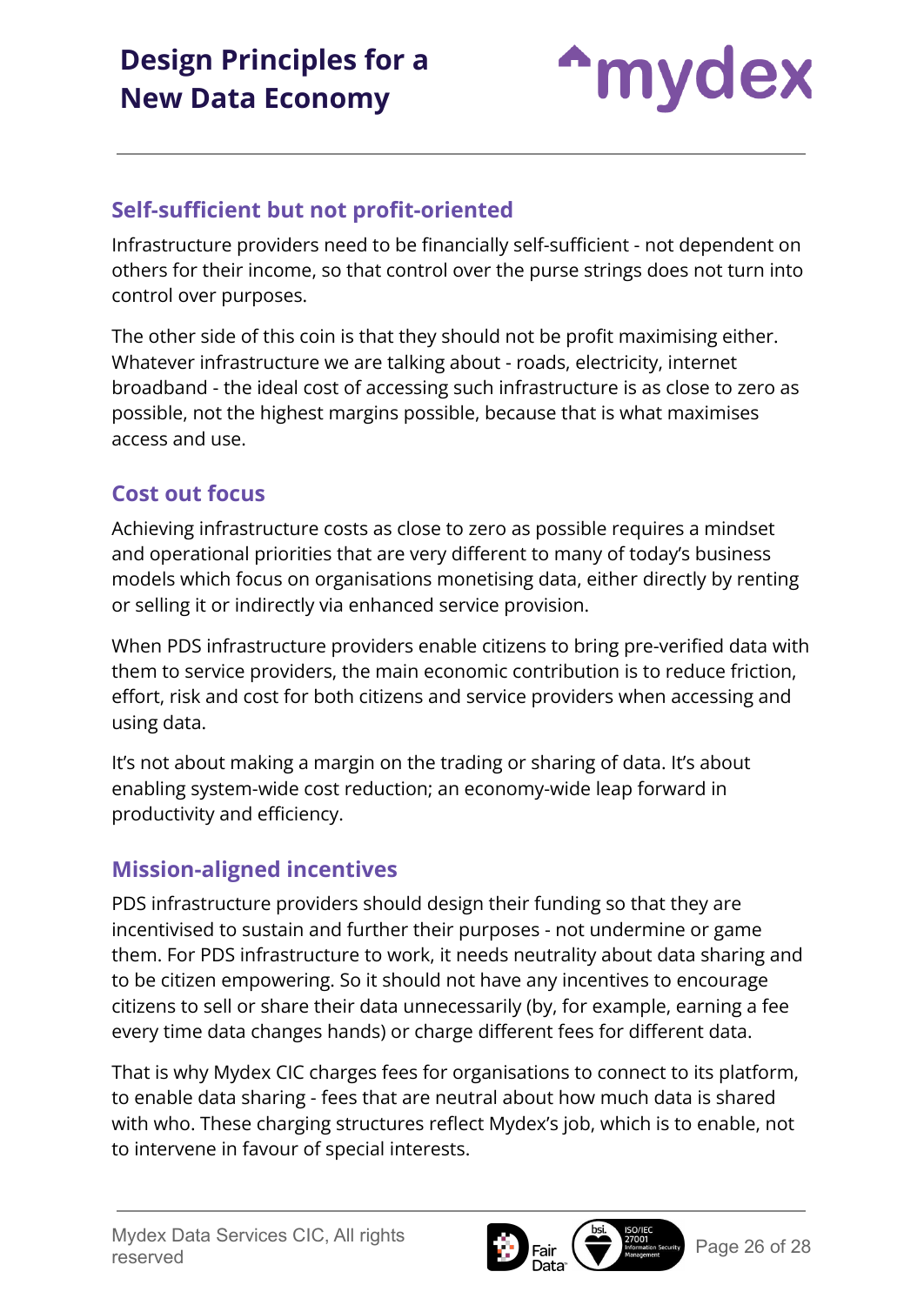

#### <span id="page-26-0"></span>**Built to Last**

Perhaps most important of all, PDS infrastructure providers need to be designed to last - not for sale. Individuals start accumulating data about themselves before they are born, and they continue to generate data about themselves after they die. The infrastructure that serves them should therefore be designed to serve them for their whole lives and beyond.

Is it possible for a business set up by investors with an eye to a profitable 'exit' to deliver this continuity and longevity? We don't think so. Legally enforceable safeguards need to be introduced so that, if ownership or control of a PDS infrastructure provider changes hands, the new owners/controllers cannot simply change its fundamental purpose and (for example) start monetising the data that has been accumulated.

This last design principle represents a fundamental challenge to the assumptions behind most current status quo visions of what a successful business looks like. But that is one of the effects of this transformation: it extends much deeper and much further than many people first realise.

### <span id="page-26-1"></span>**Conclusion and Questions Arising**

This White Paper has outlined design principles which are necessary if the new personal data economy is to work safely, efficiently and effectively.

The new citizen-empowering data sharing infrastructure described in this Paper will enable our economy and society to unleash the full personal, social and economic benefits of personal data. It does this by enabling a shift from the operating to the principle of One User, One Use (OUOU), to a citizen-centric system of data sharing that operates to the principle of Many Users, Many Uses (MUMU). To achieve this, it also needs to shift from an organisation-centric system of data collection and use to a person-centric one.

If the wrong design principles for the sharing and use of personal data are adopted, we risk the opposite:

- An inability to achieve system wide progress
- An inability to unleash the full potential of personal data
- And loss of public trust as faulty designs make new abuses possible and likely.